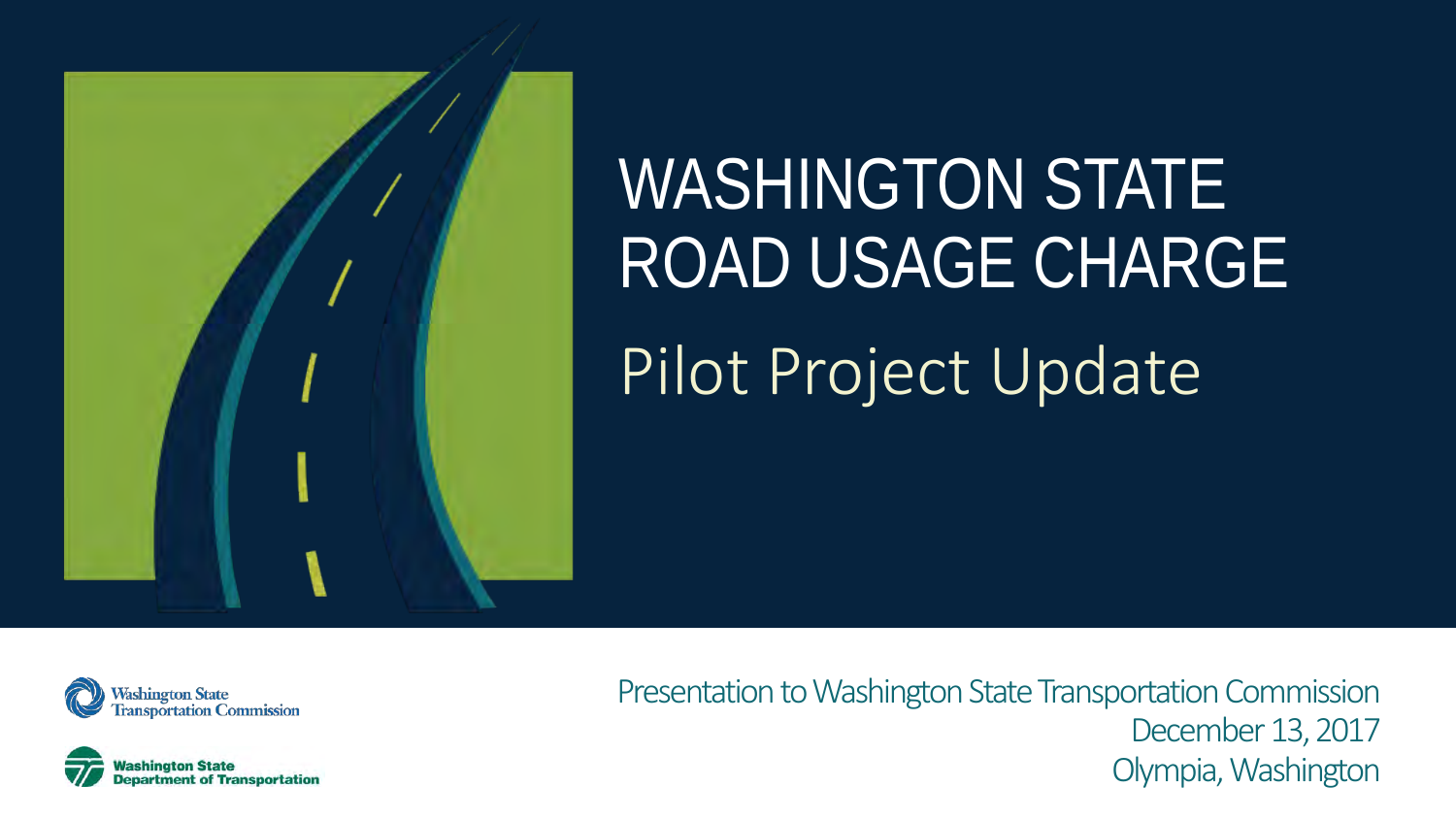#### WA RUC PILOT PROJECT AT-A-GLANCE

- Research question: could a per-mile charge someday replace the state's gas tax?
- Seeking 2,000 Washington drivers to help test a RUC system no cost to participate.
- 12-month test, no collection of actual money, periodic surveys of participants.
- Drivers can choose from among four mileage reporting options from no-tech to high-tech. GPS (location) data is not required.
- How out-of-state miles will be treated is a key research topic for the pilot test.

#### **TWA RUC**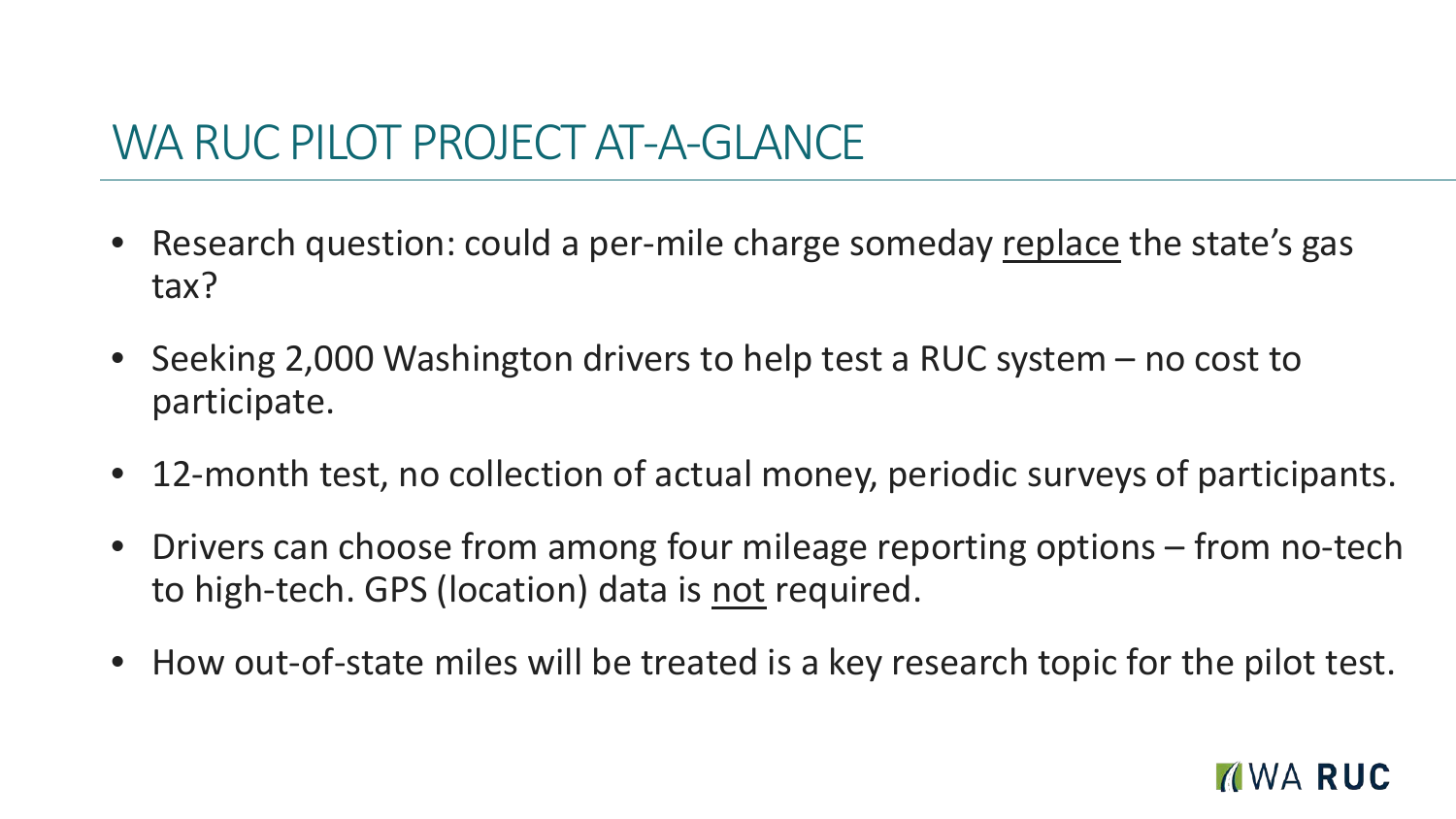#### IMPORTANT POINTS

- RUC is only one option being considered to stabilize transportation revenues in the coming years
- Purpose of the pilot project: find out what Washington drivers like, dislike and would want changed in any future RUC system
- RUC is being investigated as a replacement for the state gas tax not in addition to the gas tax
- The results of this research will be forwarded to WSTC and the legislature in 2020 for their consideration

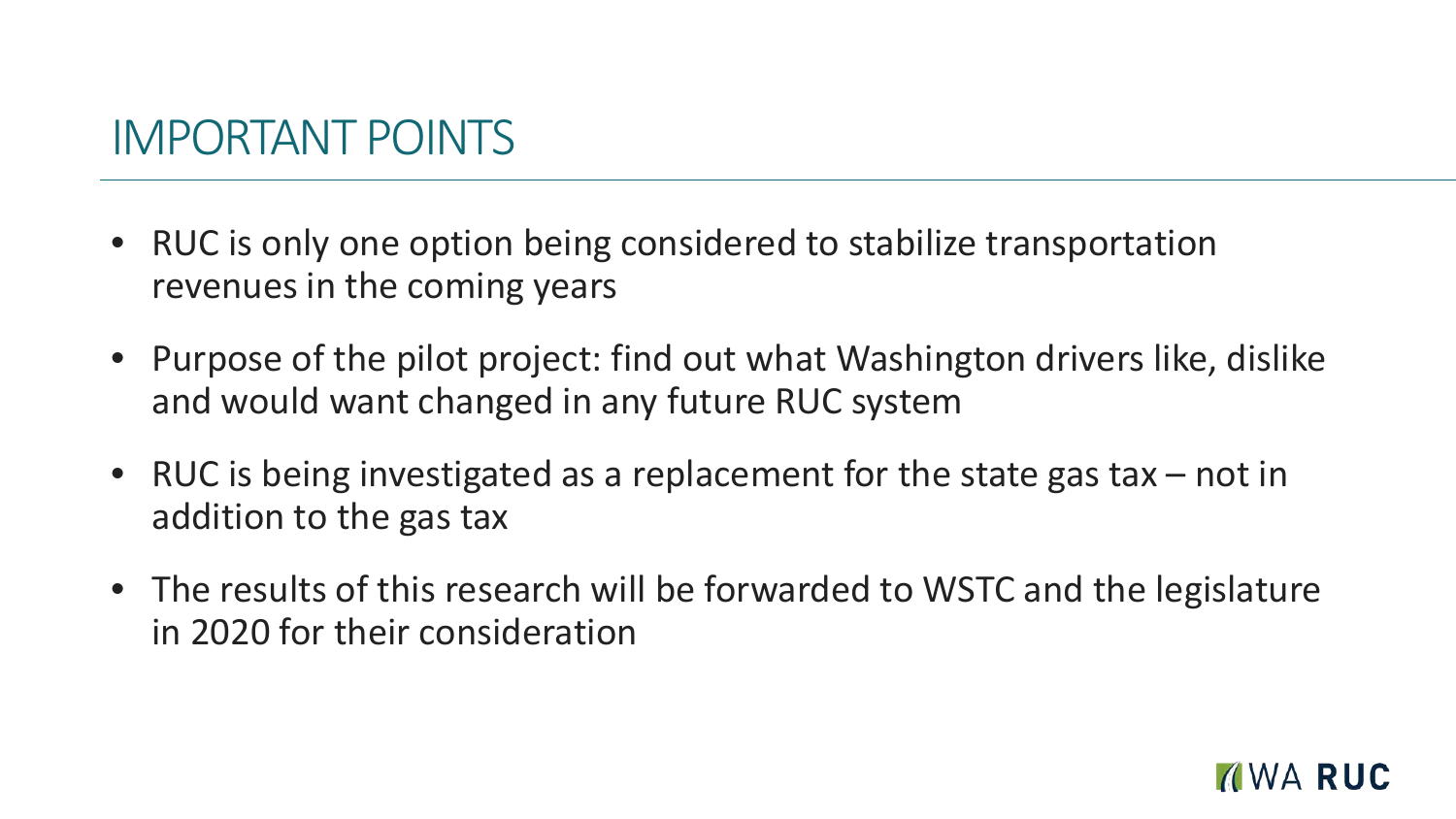#### MORE INFORMATION ON WA RUC

- Fact sheet (on back table, and on website)
- WA RUC web site contains all prior meeting information and research materials:

[www.WaRoadUsageCharge.org](http://www.waroadusagecharge.org/)

• Questions? Call or email:

1-833-WASH-RUC (833-927-4782)

info@waroadusagecharge.org

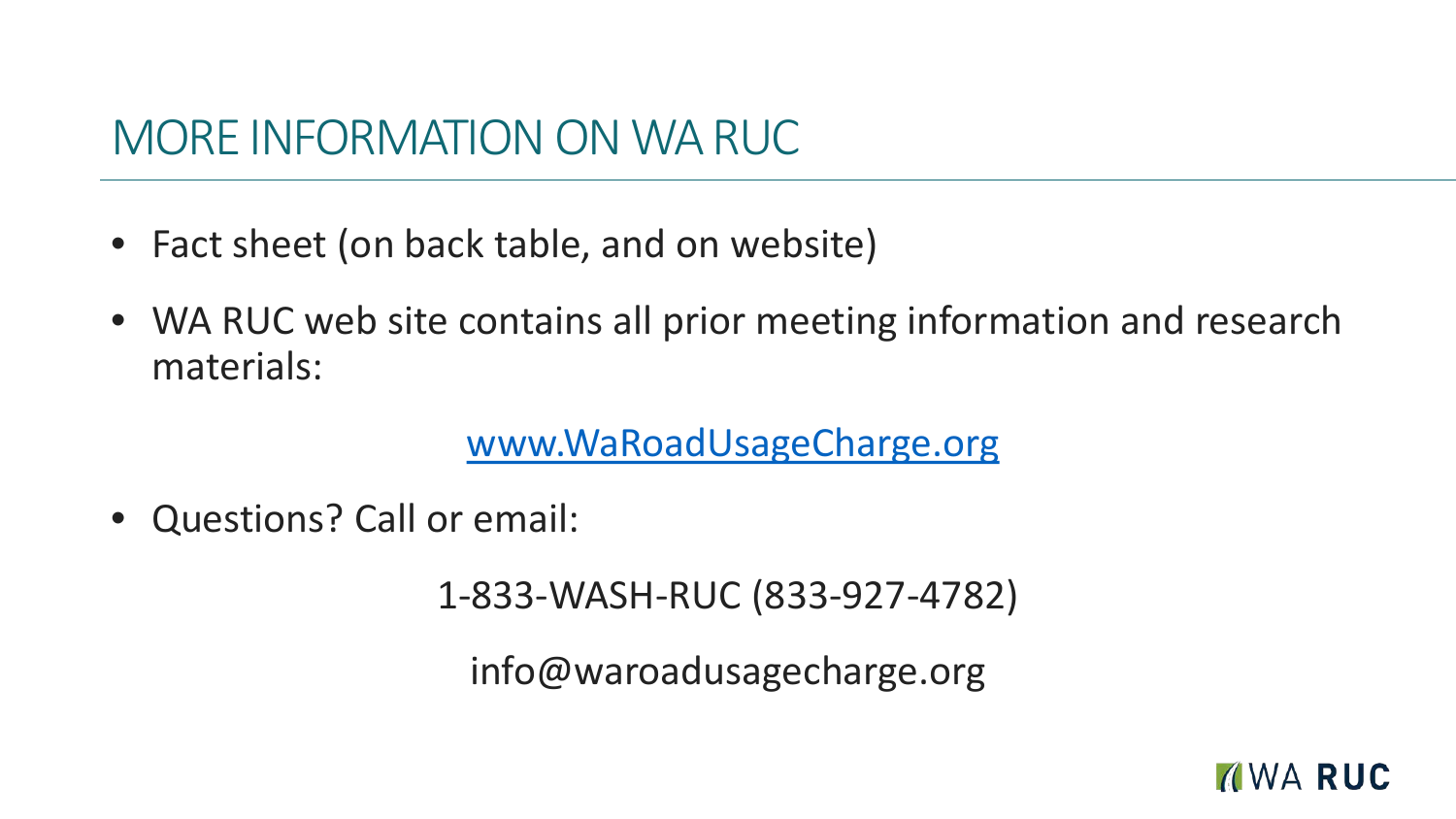## RECRUITMENT UPDATE

Jeff Doyle, Project Manager D'Artagnan Consulting

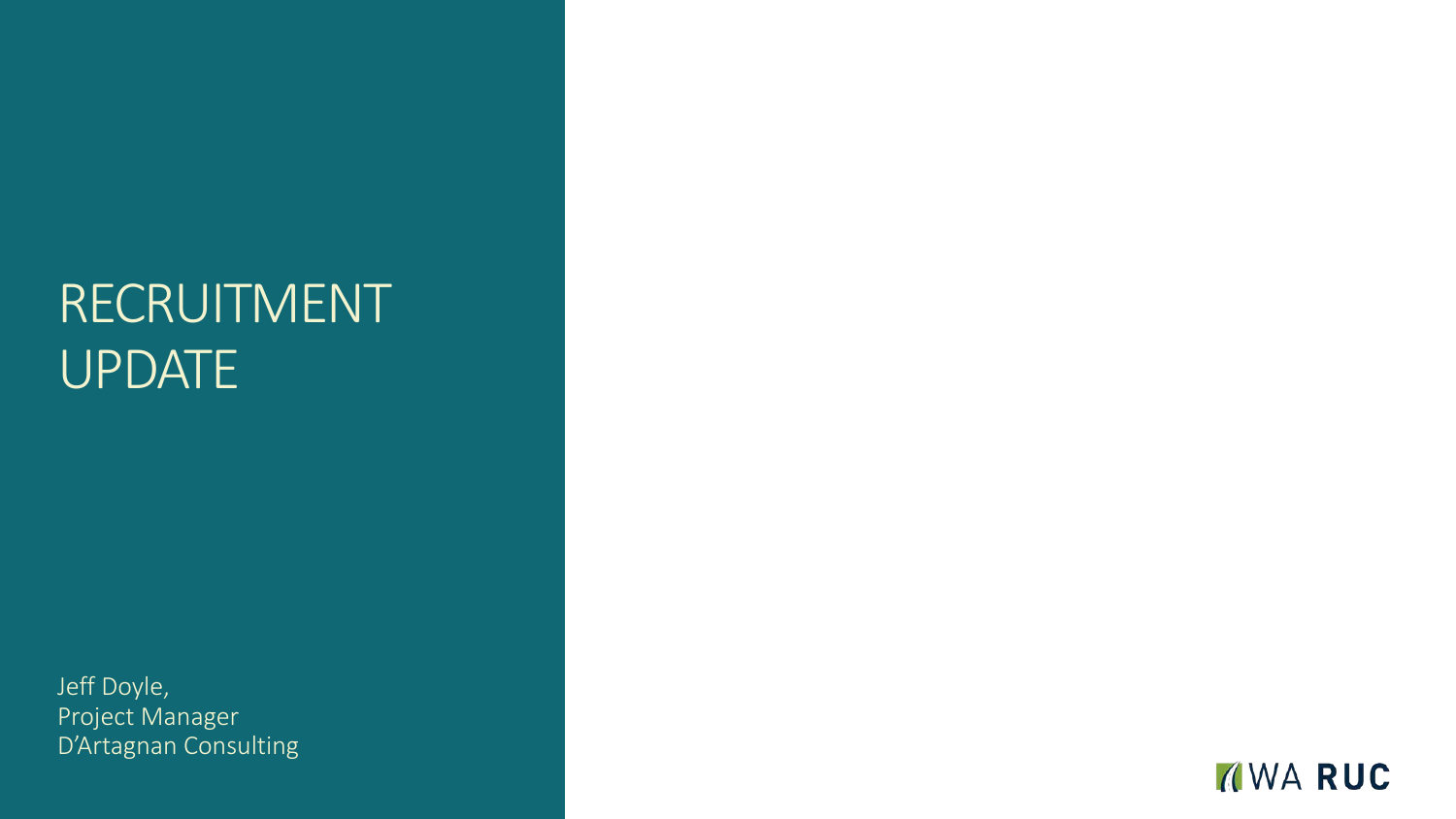## INTEREST LIST GROWTH – KEY DRIVER FOR PARTICIPANT POOL (N = 4,364)



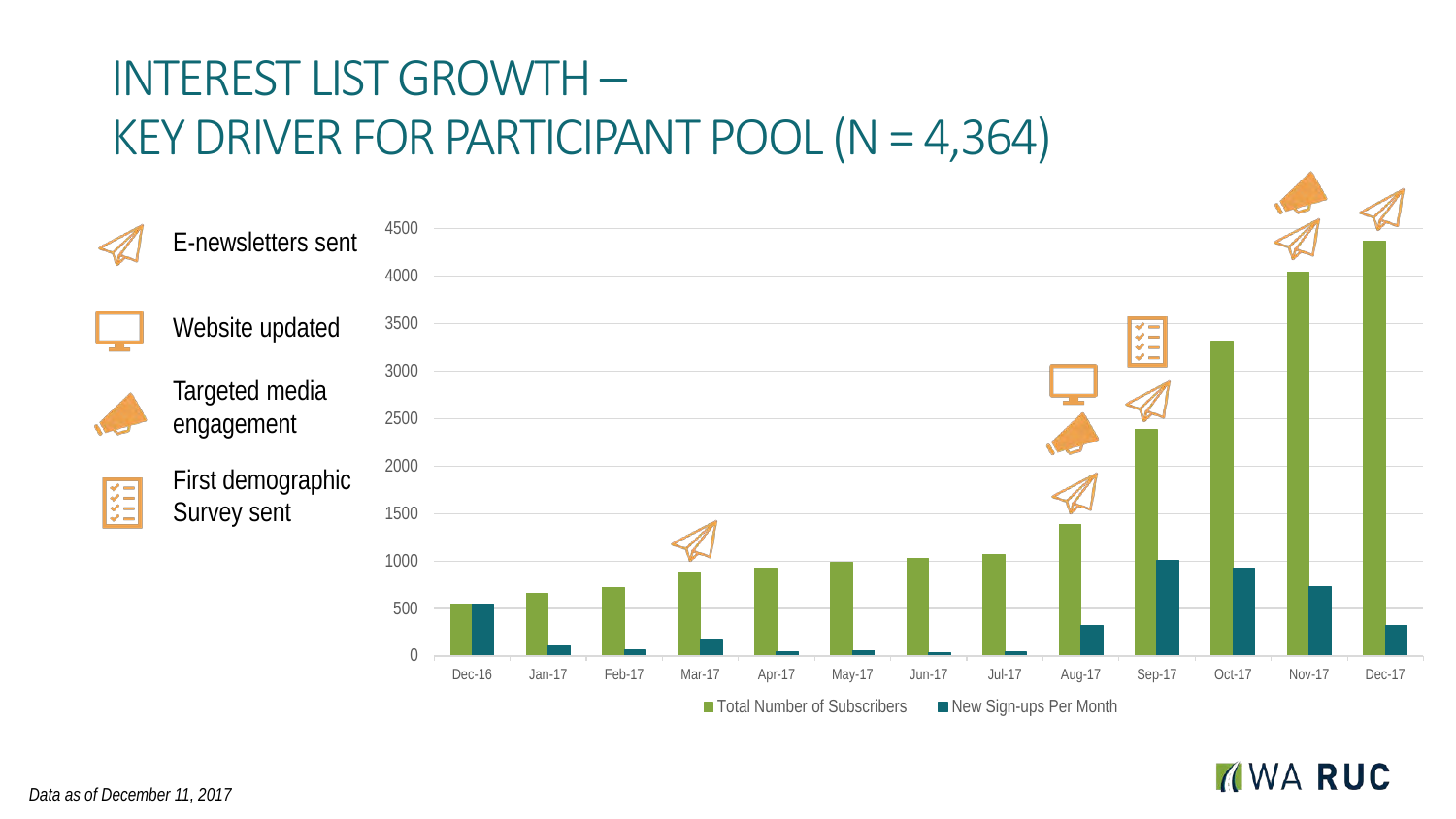#### DEMOGRAPHIC SURVEY REGIONS AND RESULTS (N = 3,923)



**MWARUC** 

Data as of December 8, 2017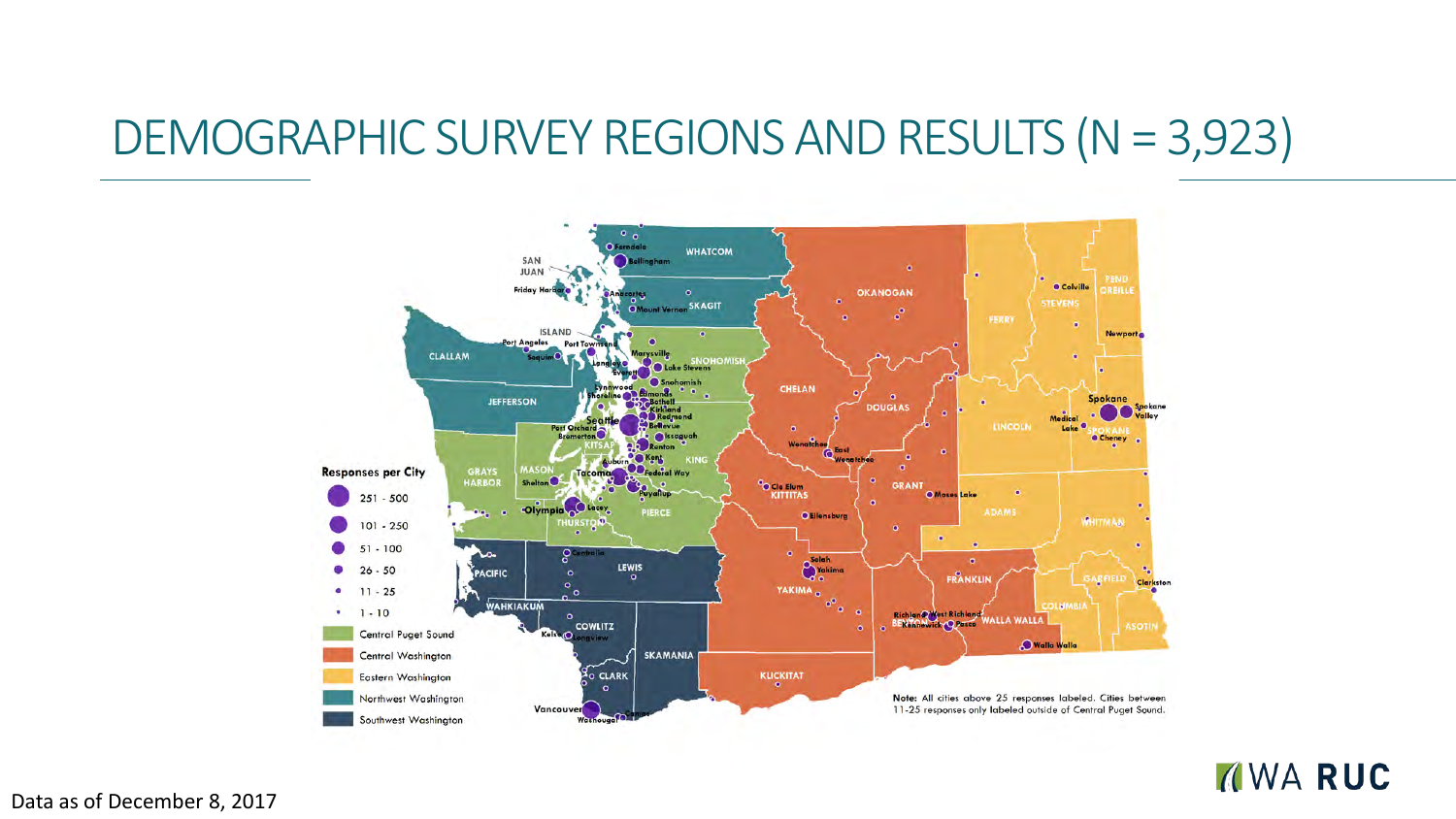#### DEMOGRAPHIC SURVEY RESULTS

#### **Total completed surveys:** 3,923 (as of December 8)

| <b>Regions</b>     | Sound | <b>Central Puget</b> | <b>Northwest</b> |     | Eastern |     | <b>Southwest</b> |     | <b>Central</b> |     |
|--------------------|-------|----------------------|------------------|-----|---------|-----|------------------|-----|----------------|-----|
| Completed          | 2,277 |                      | 347              |     | 473     |     | 325              |     | 474            |     |
| <b>Female/Male</b> | 37%   | 62%                  | 40%              | 58% | 36%     | 63% | 37%              | 63% | 31%            | 68% |

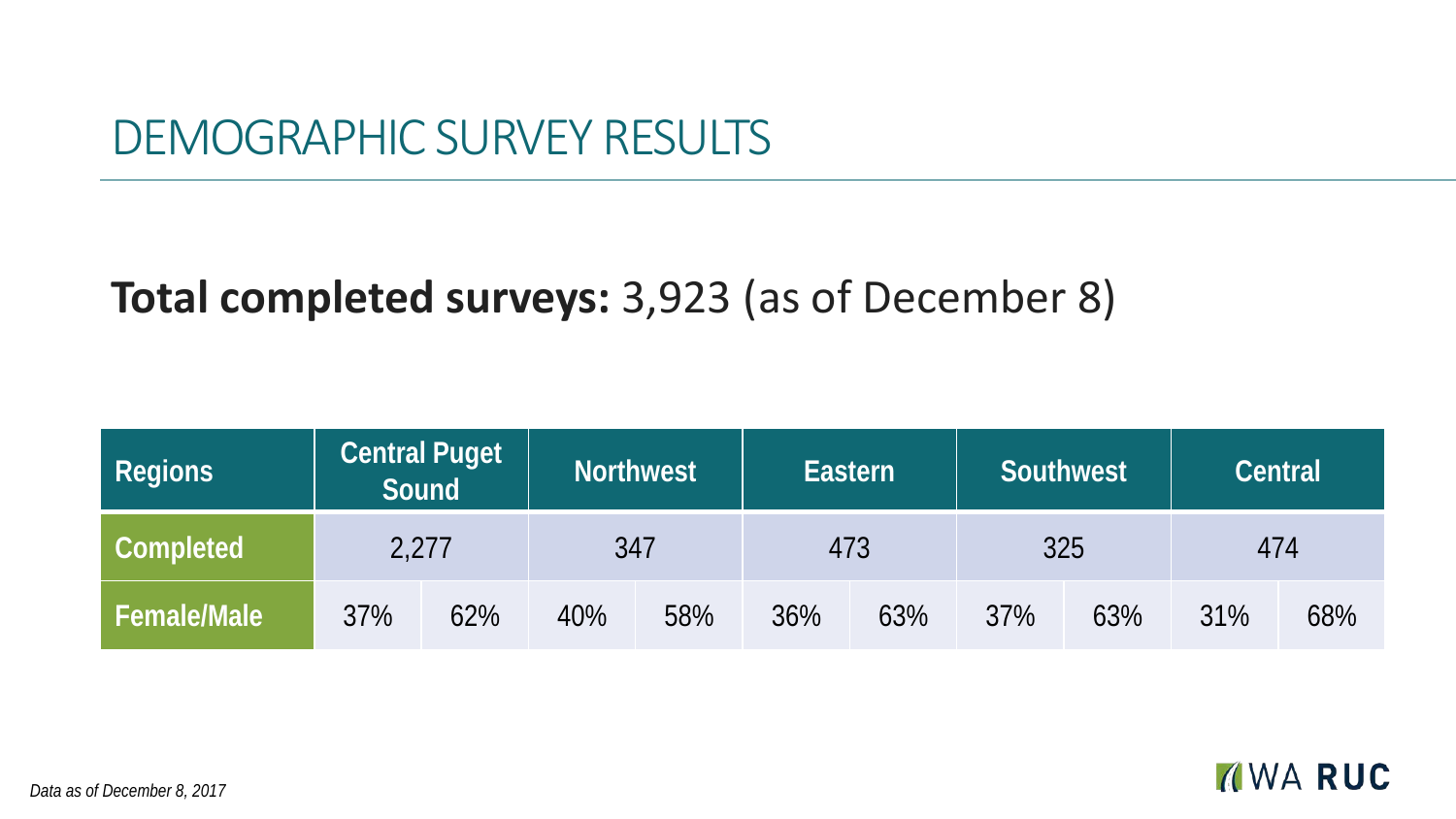#### INITIAL DEMOGRAPHIC SURVEY RESULTS

| Vehicle Type                                |                  |       |              |  |  |  |
|---------------------------------------------|------------------|-------|--------------|--|--|--|
| <b>Electric or Plug-In</b><br><b>Hybrid</b> | Hybrid, no plugs | Gas   | <b>Other</b> |  |  |  |
| 296                                         | 282              | 3,322 | 5            |  |  |  |
| 8%                                          | 7%               | 87%   | $< 1\%$      |  |  |  |

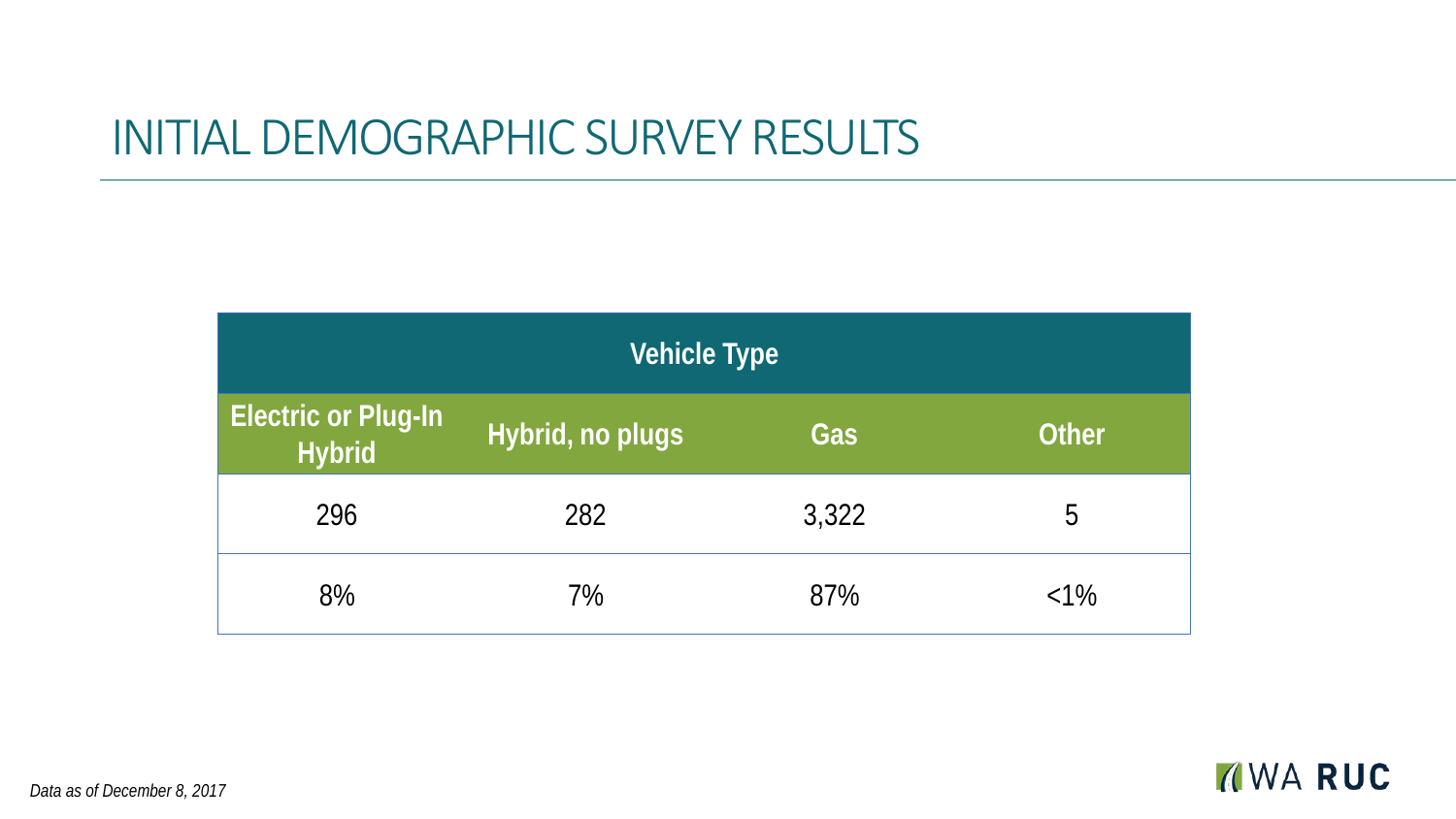#### INITIAL DEMOGRAPHIC SURVEY RESULTS

| <b>Identified Race or Ethnicity</b> |                           |              |           |                     |                             |                                  |                                  |
|-------------------------------------|---------------------------|--------------|-----------|---------------------|-----------------------------|----------------------------------|----------------------------------|
| African-<br>American                | <b>Native</b><br>American | <b>Asian</b> | Caucasian | Hispanic/<br>Latino | Indian<br>Sub-<br>continent | <b>Native</b><br><b>Hawaiian</b> | None/<br>Prefer not to<br>answer |
| 49                                  | 78                        | 148          | 3,460     | 119                 | 18                          | 23                               | 219                              |
| 1%                                  | 2%                        | 4%           | 88%       | 3%                  | $< 1\%$                     | $< 1\%$                          | 5%                               |



*Data as of December 8, 2017*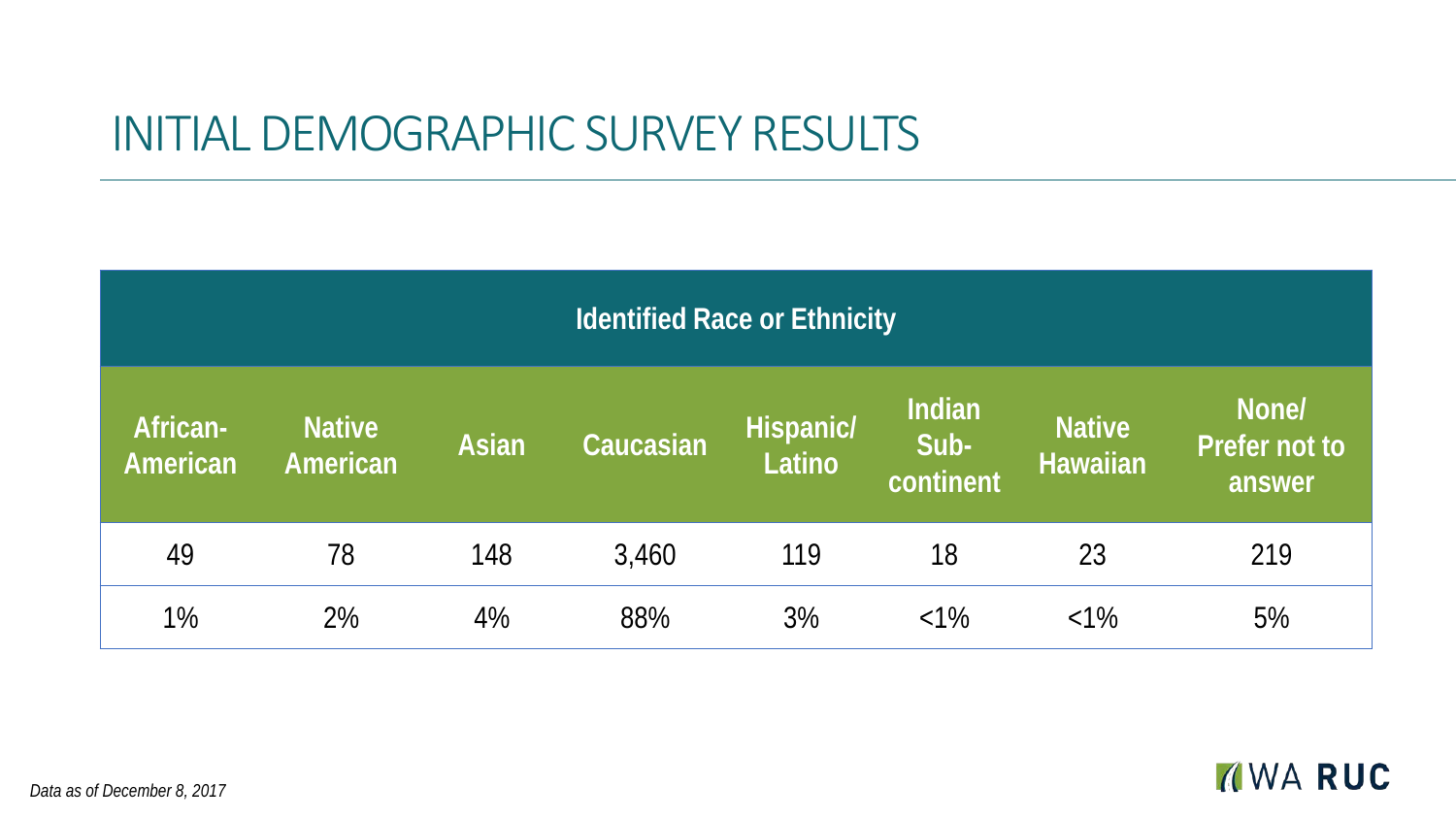#### INITIAL DEMOGRAPHIC SURVEY RESULTS

| <b>Income Distribution</b> |               |                |                 |                  |  |  |  |
|----------------------------|---------------|----------------|-----------------|------------------|--|--|--|
| Less than \$30K            | $$30K - $60K$ | \$60K - \$120K | \$120K - \$200K | More than \$200K |  |  |  |
| 233                        | 817           | 1,666          | 732             | 245              |  |  |  |
| $6\%$                      | 21%           | 42%            | 19%             | $6\%$            |  |  |  |

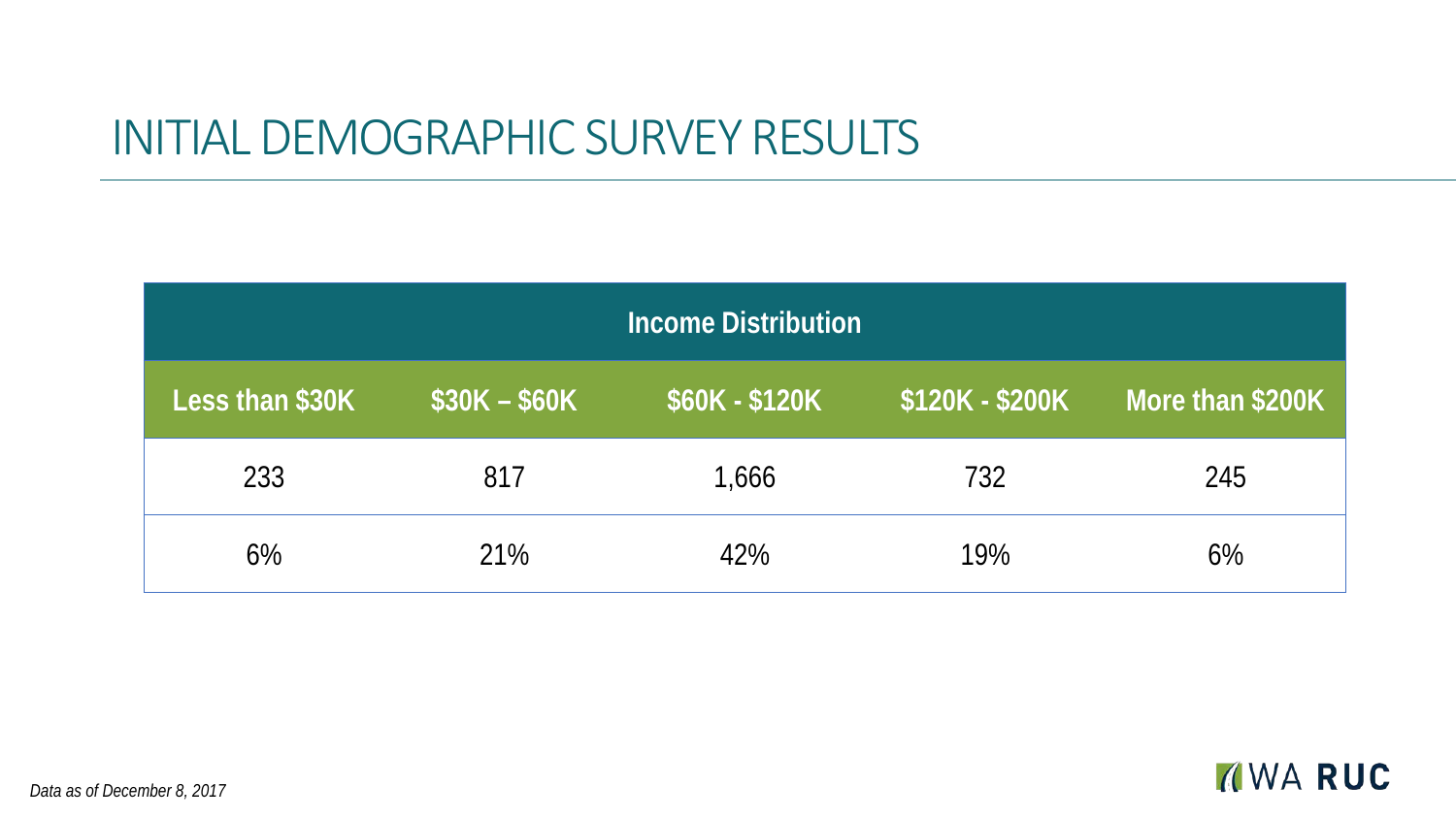## PILOT SETUP **ACTIVITIES**

Jeff Doyle, Project Manager D'Artagnan Consulting

- Initial testing results
- Smartphone app update
- In-person support at vehicle licensing offices

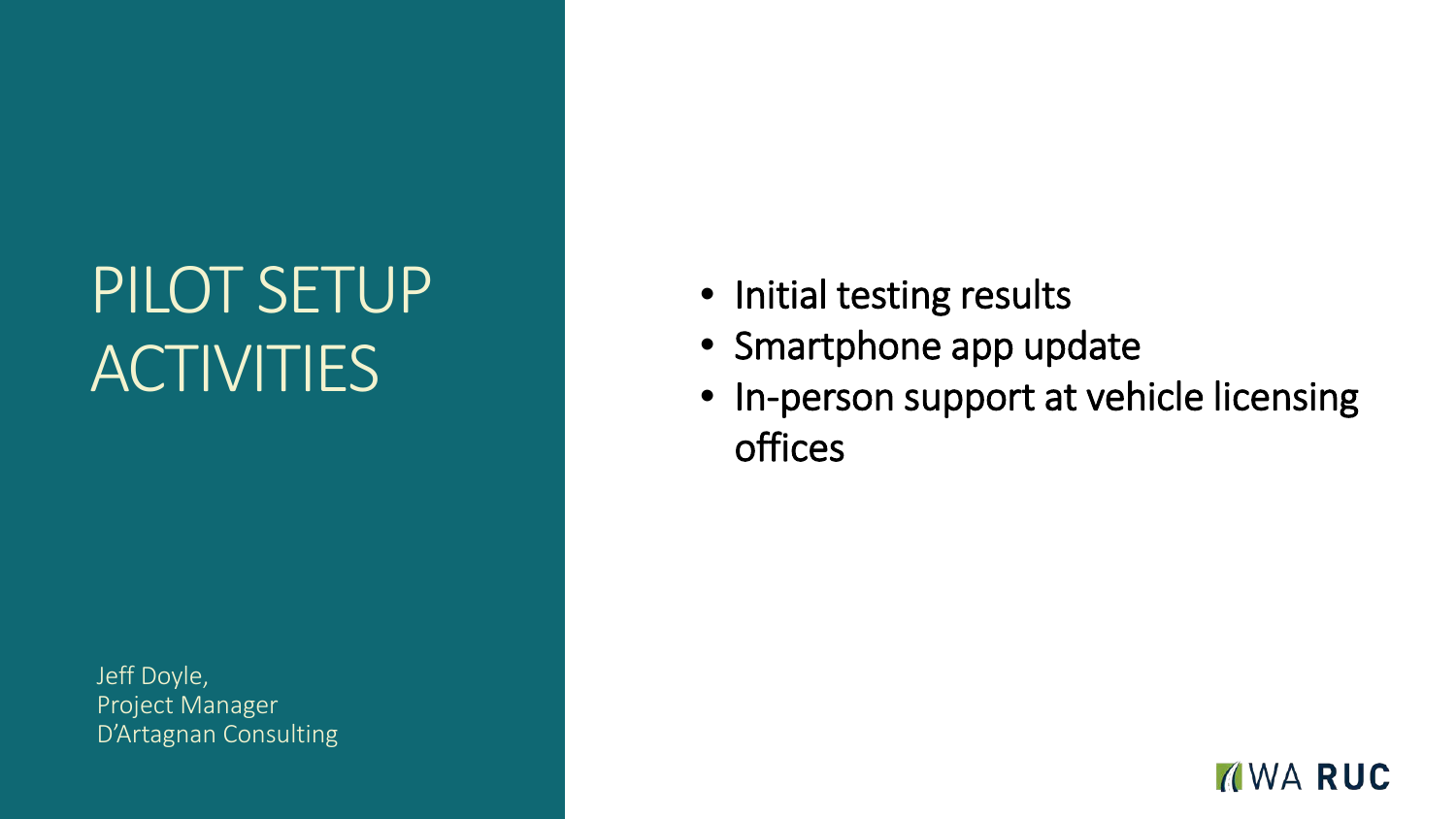### STATUS OF TECHNICAL DESIGN & SETUP

#### **Completed or nearing completion:**

- Technical specifications and test plans
- Setup of service providers, reporting systems, accounting systems, etc.
- Final evaluation plan
- System tests

#### **To be completed before January launch:**

- Network of vehicle licensing offices to provide in-person odometer reading support
- Help desk and participant support
- Design and programming of smartphone application

#### **Scheduled for later (after January launch):**

- Testing and launch of financial interoperability testing with OReGO
- Organizational design (potential roles for government, private sector in a future RUC system)

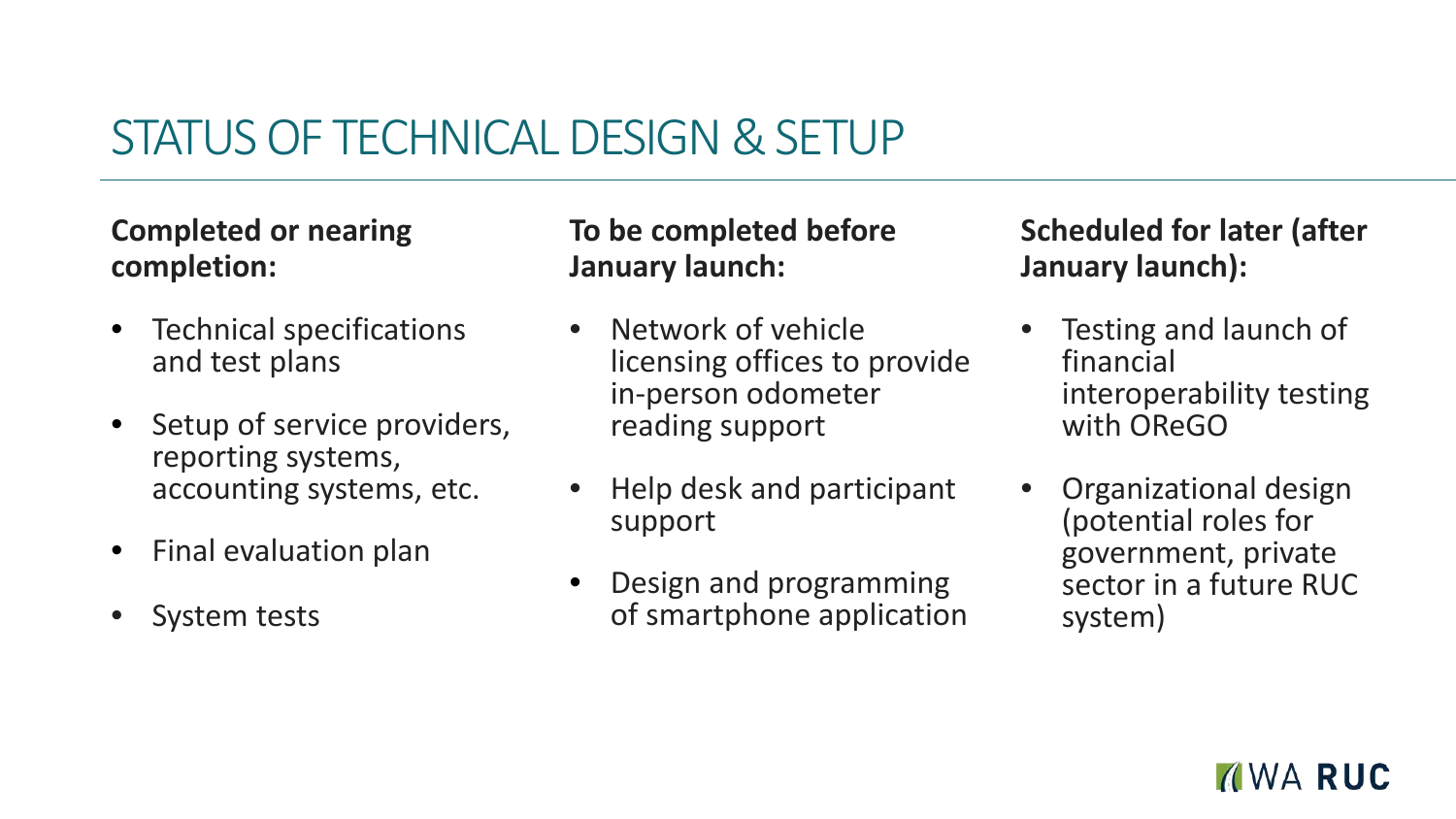## SMARTPHONE APP UPDATE

Jeff Doyle, Project Manager D'Artagnan Consulting

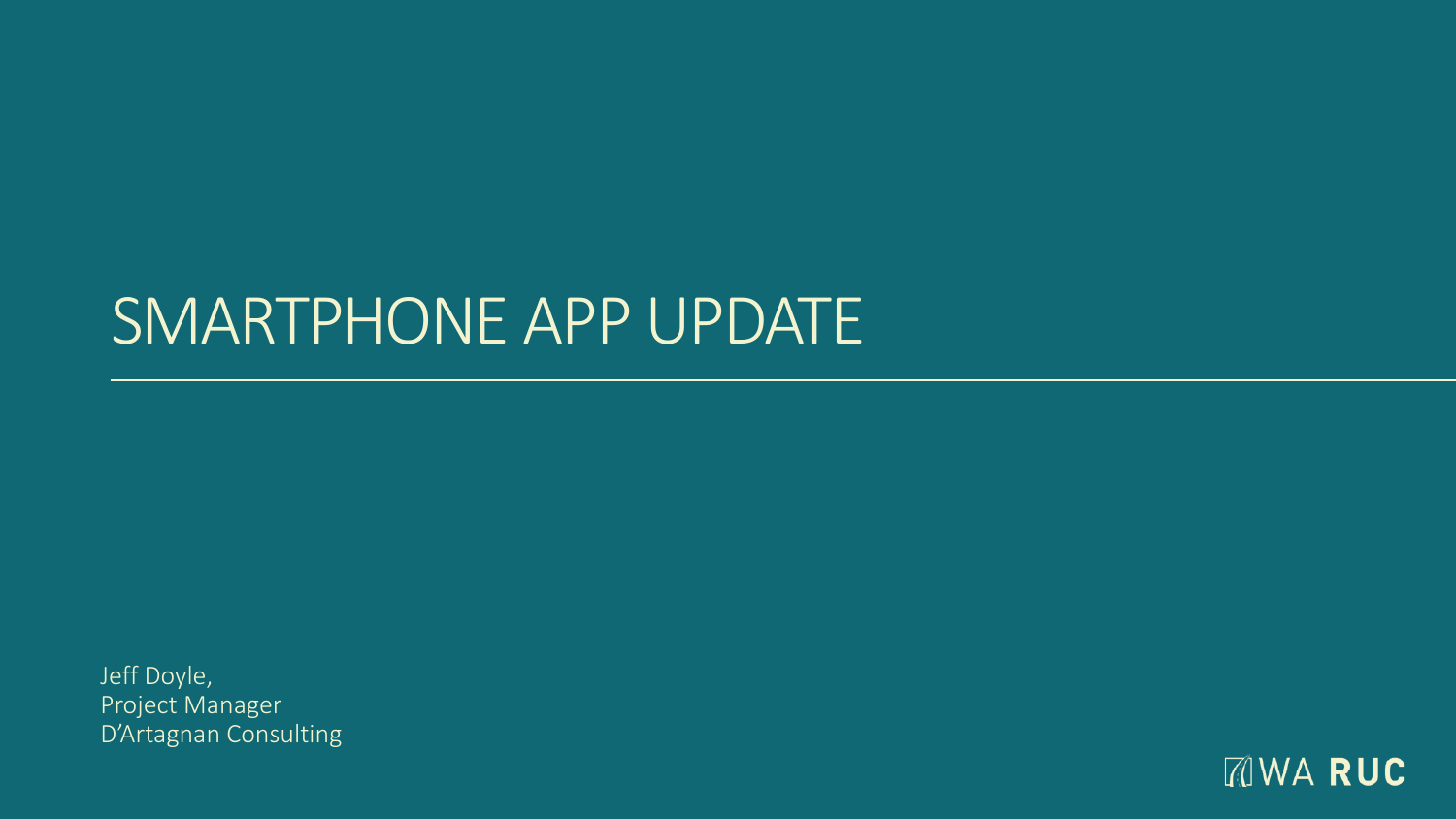#### SMARTPHONE CHALLENGE

#### **Mileage reporting by smartphone that:**

- Allows drivers to use their own smartphone to record and report mileage
- Allows drivers to decide whether or when to enable location-based services (GPS)



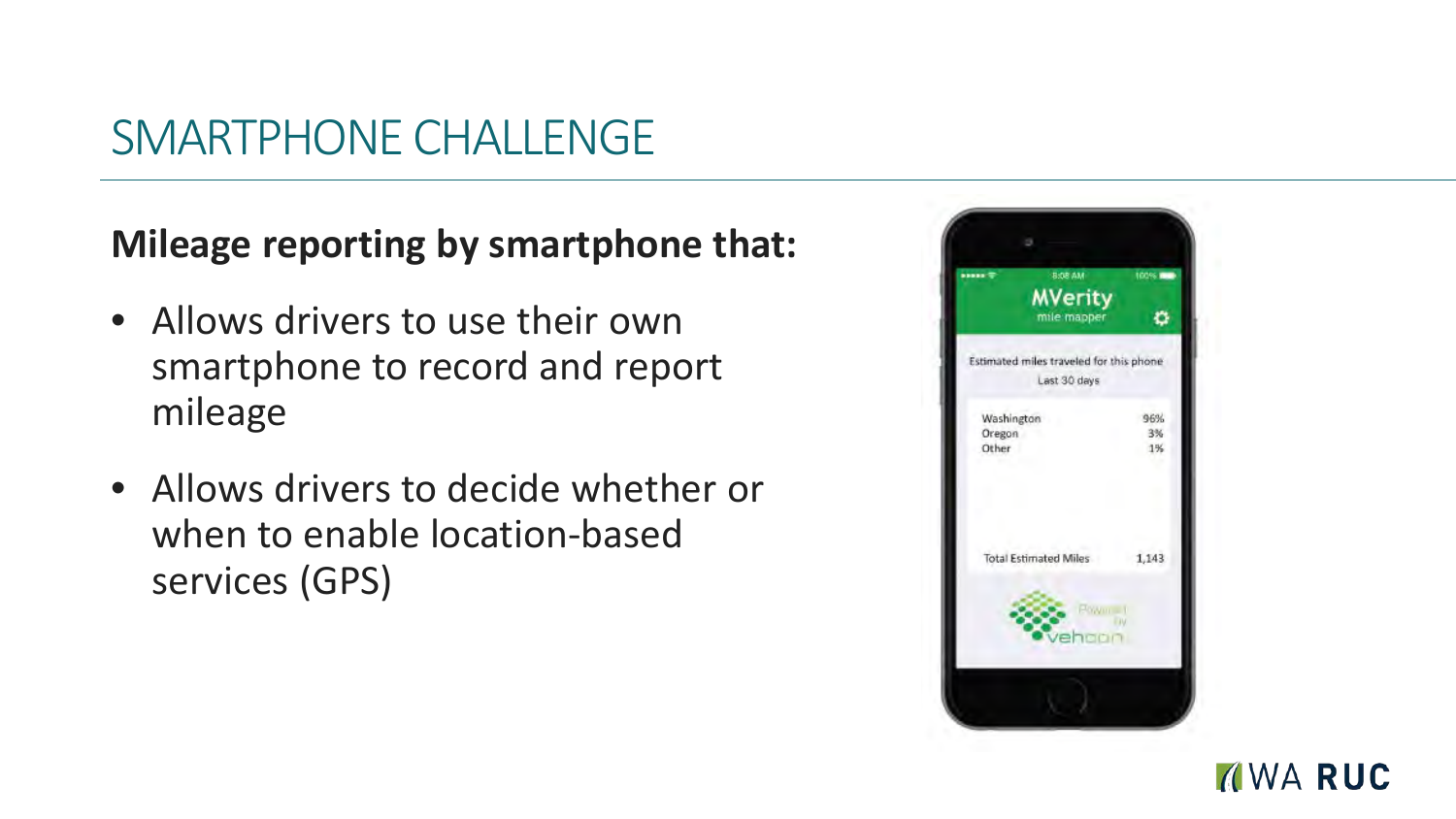### MILE MAPPERTM SMARTPHONE APP

Uses Vehcon's MVerity<sup>™</sup> odometer photo technology to measure total vehicle miles, combined with:

- GPS feature that sorts the miles driven in each state/jurisdiction, to ensure Washington's 2.4 cent/mile RUC is not charged for out-of-state miles
- Ability to turn off the app at any time (disabling GPS), without losing total miles traveled that must be reported accurately

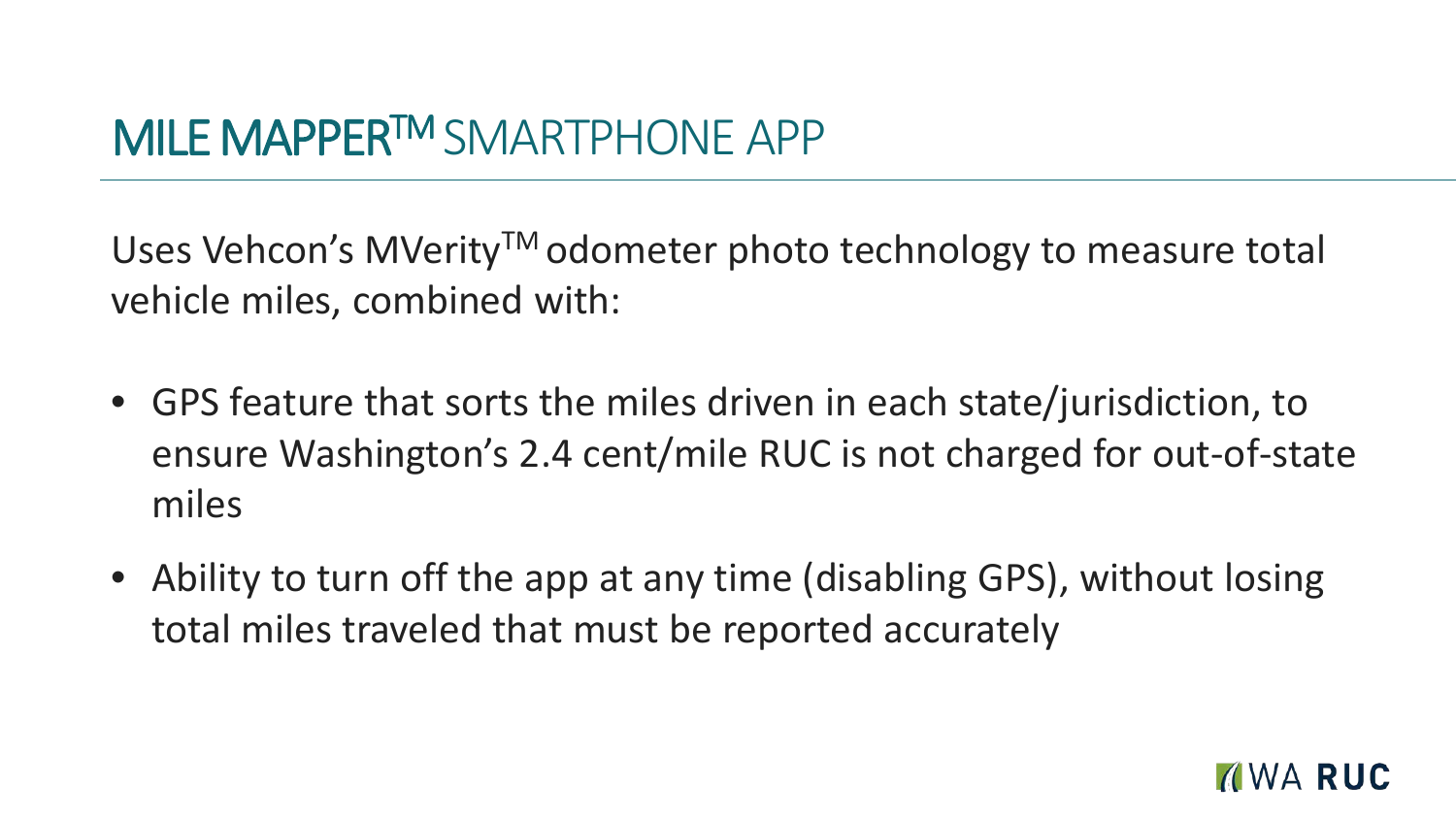### MILE MAPPER™ SMARTPHONE APP (preliminary)

- iOS version (for iPhone) available in Apple Store for January 2018 pilot launch
- Android version released in Q1
- Potential new features could be added in later versions

*Integrated odometer photo capture*

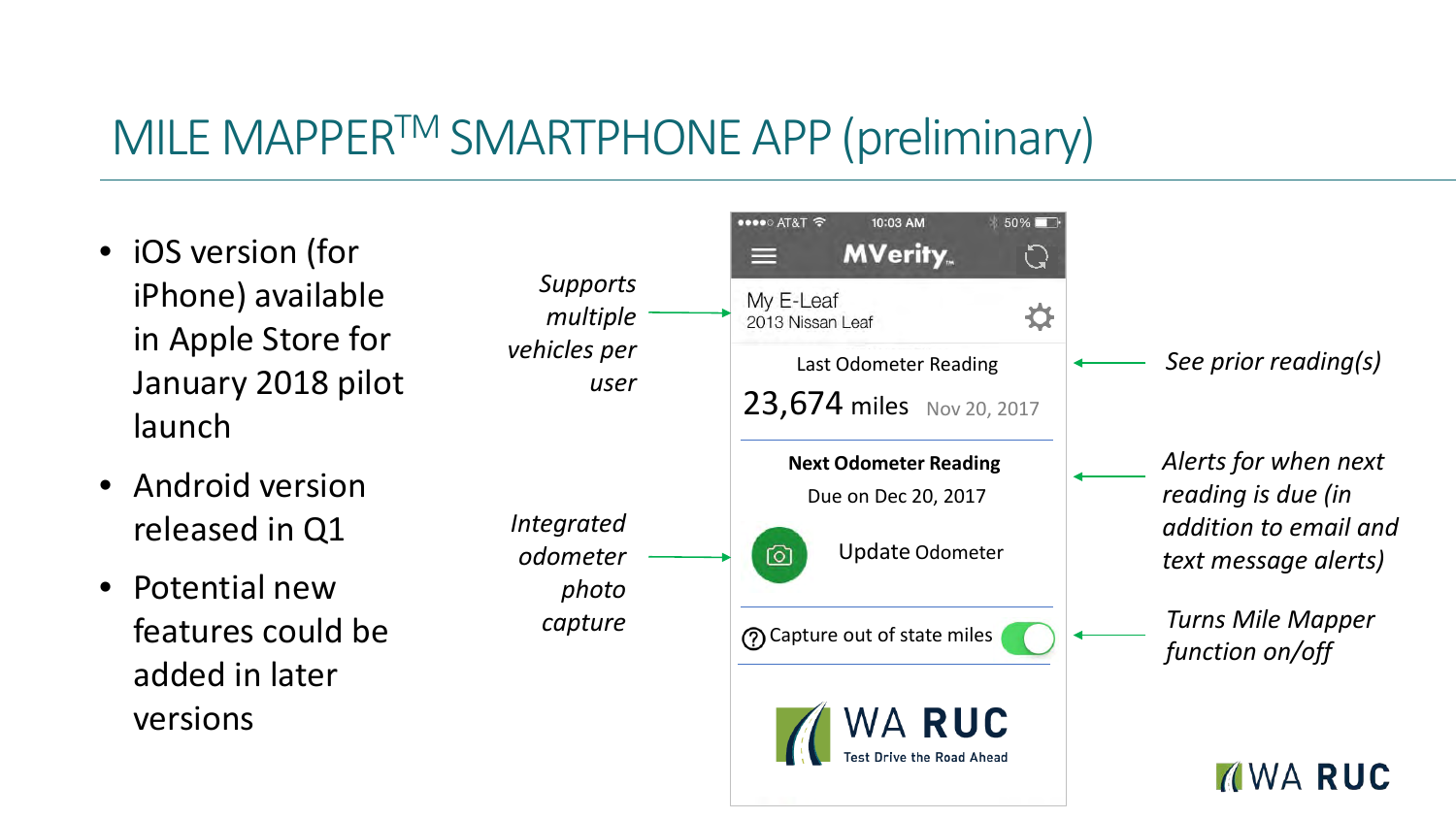## IN-PERSON SUPPORT FOR MILEAGE PERMIT & ODOMETER CHARGE

Jeff Doyle, Project Manager D'Artagnan Consulting

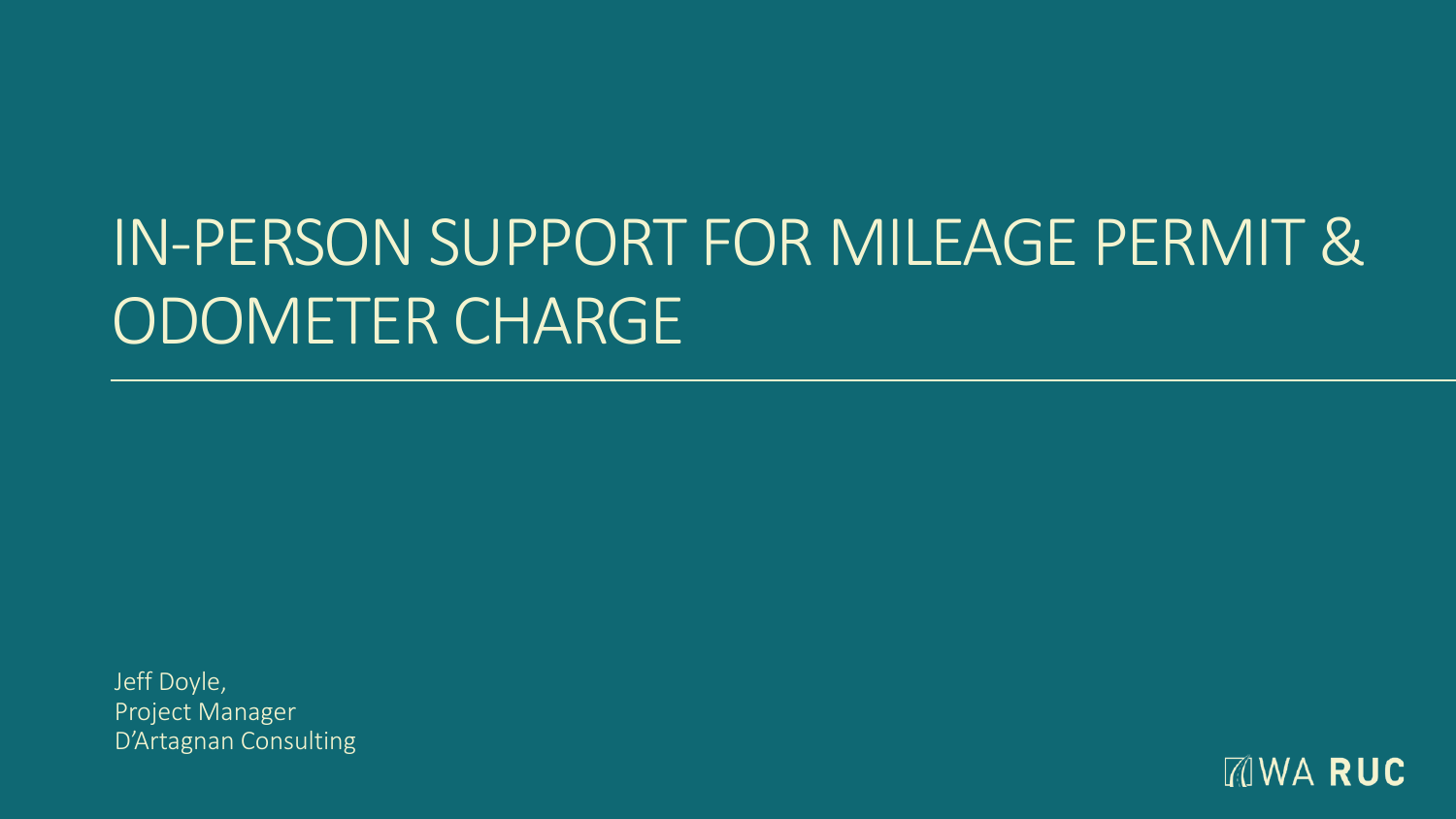## IN-PERSON SUPPORT FOR TWO METHODS OF MILEAGE REPORTING

*Purpose: Develop and test a RUC method for drivers who don't have or prefer not to use their mobile phone or automated device* 

#### **Pilot objectives:**

- Utilize existing vehicle licensing offices (DOL's subagents) to provide the service
- Gather feedback from participants on the process
- Gather feedback from DOL subagents on the process
- Collect data to gauge cost of administering the system

#### **Mileage Permit**





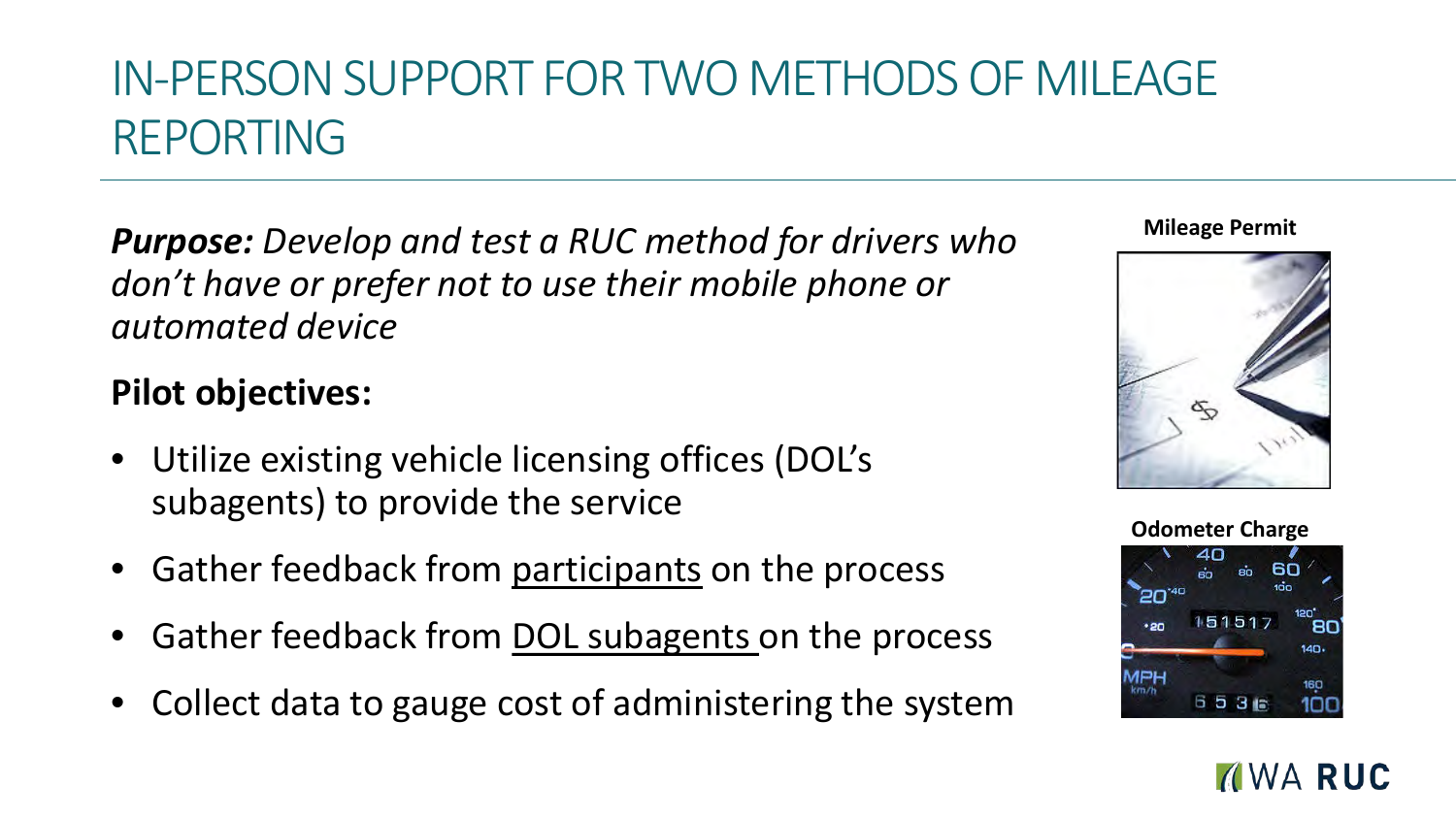### BASIC NETWORK OF SUBAGENT SUPPORT

#### **Recruit at least one subagent per pilot region. Potential locations:**

- Bellingham
- Seattle (more than 1 location)
- Olympia/Lacey
- **Vancouver**
- Tri-Cities (no subagency in Walla Walla)
- **Spokane**
- Spokane Valley (near ID border)



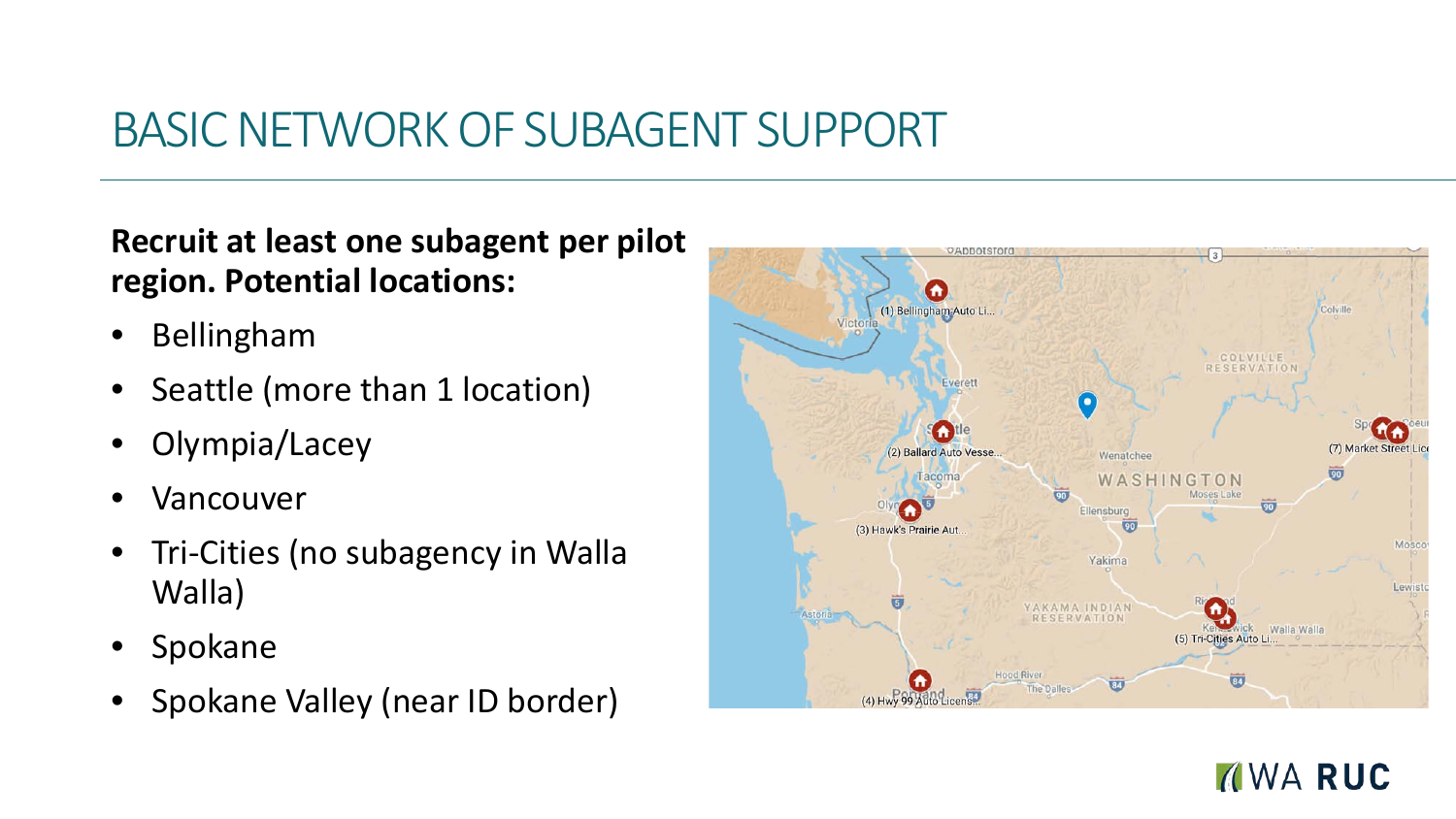### HOW IT WORKS

| • Participant receives notification to submit odometer<br>reading<br>Step 1                  |                                                                       |
|----------------------------------------------------------------------------------------------|-----------------------------------------------------------------------|
| • Participant walks in and asks to get their odometer read<br>for the WA RUC pilot<br>Step 2 | <b>MVerity</b><br>≡<br>Edit<br>My E-Leaf<br>2013 Nissan Leaf<br>6.902 |
| • Subagent logs participant in and hands Participant<br>iPhone<br>Step 3                     | Capture Odo-Foto™<br><b>Washington Road</b><br><b>WASHINGTON</b>      |
| • Participant takes phone to car and takes a picture of<br>their odometer<br>Step 4          | Charge Program -<br>thanks for<br>participating!                      |
| • Participant returns iPhone and checks out with subagent<br>Step 5                          |                                                                       |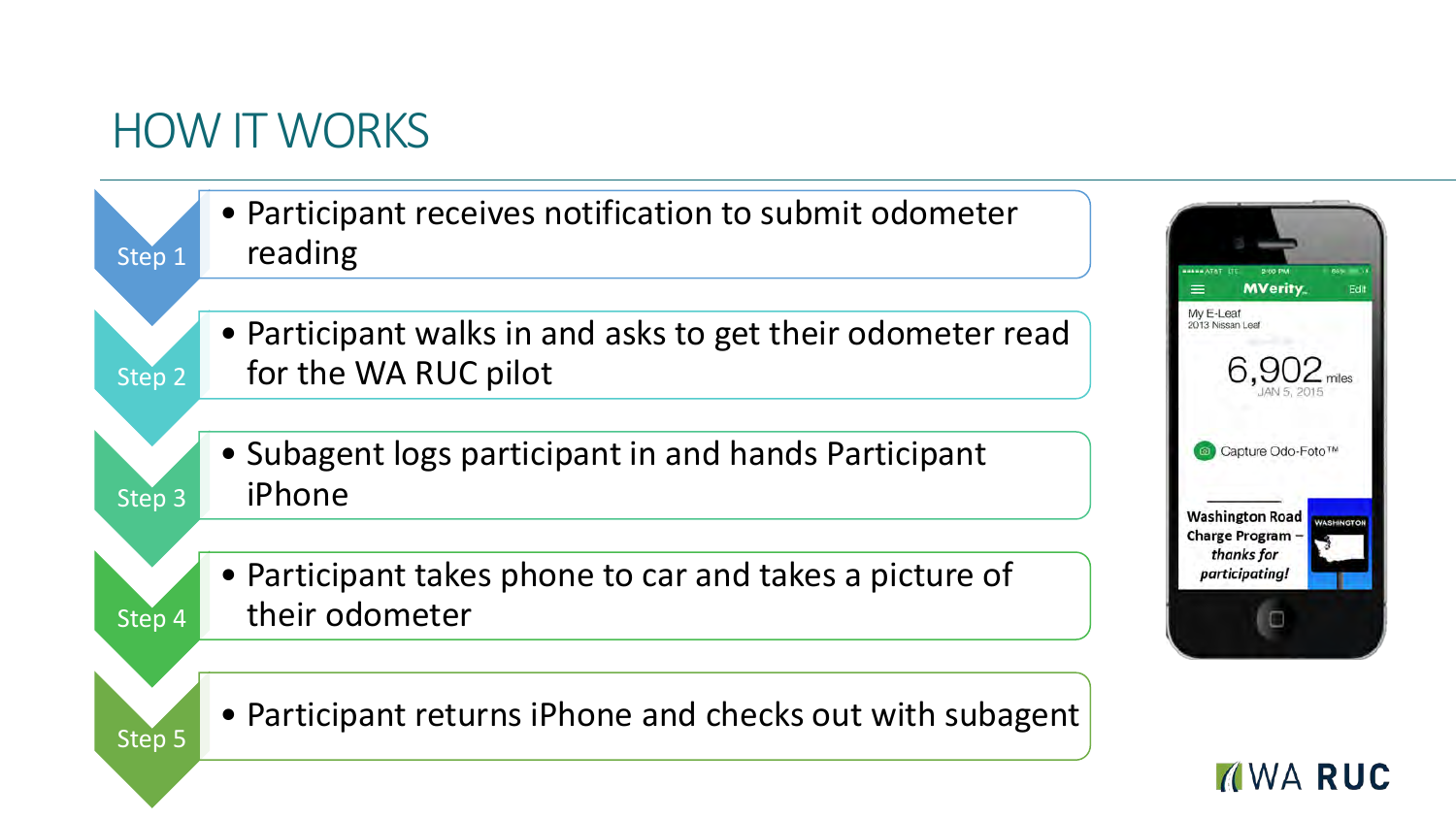## SUBAGENTS WILL PREPARE THE PHONE TO TAKE THE ODOMETER PHOTO

- Customized version of web app for the subagent's functionality in the WA RUC Pilot
- Subagent will be required to enter their subagent ID first time used



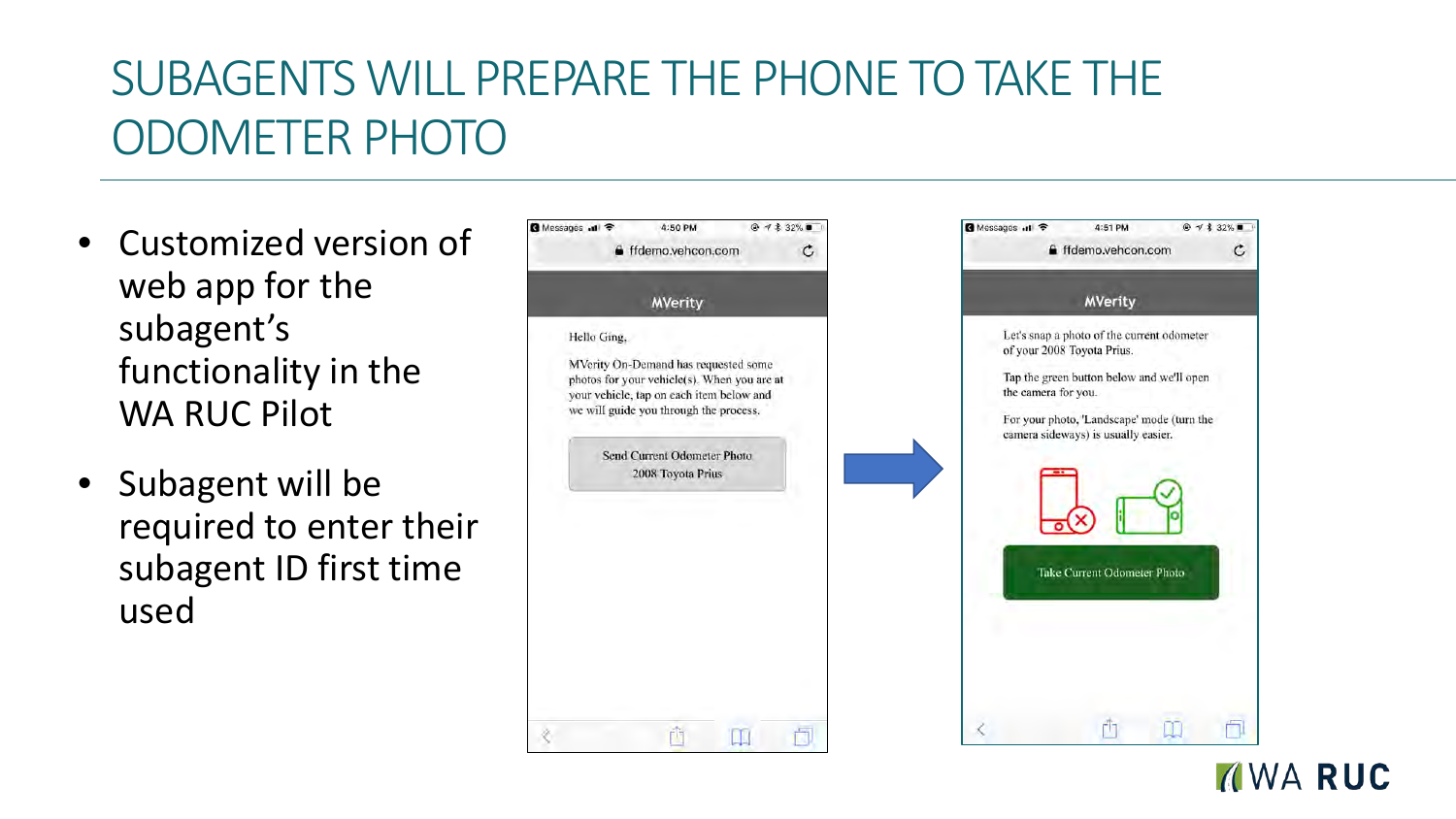#### PARTICIPANT TAKES A PHOTO OF THEIR ODOMETER

• Once photo has been sent and verified, Participant is notified of successful WA RUC reporting



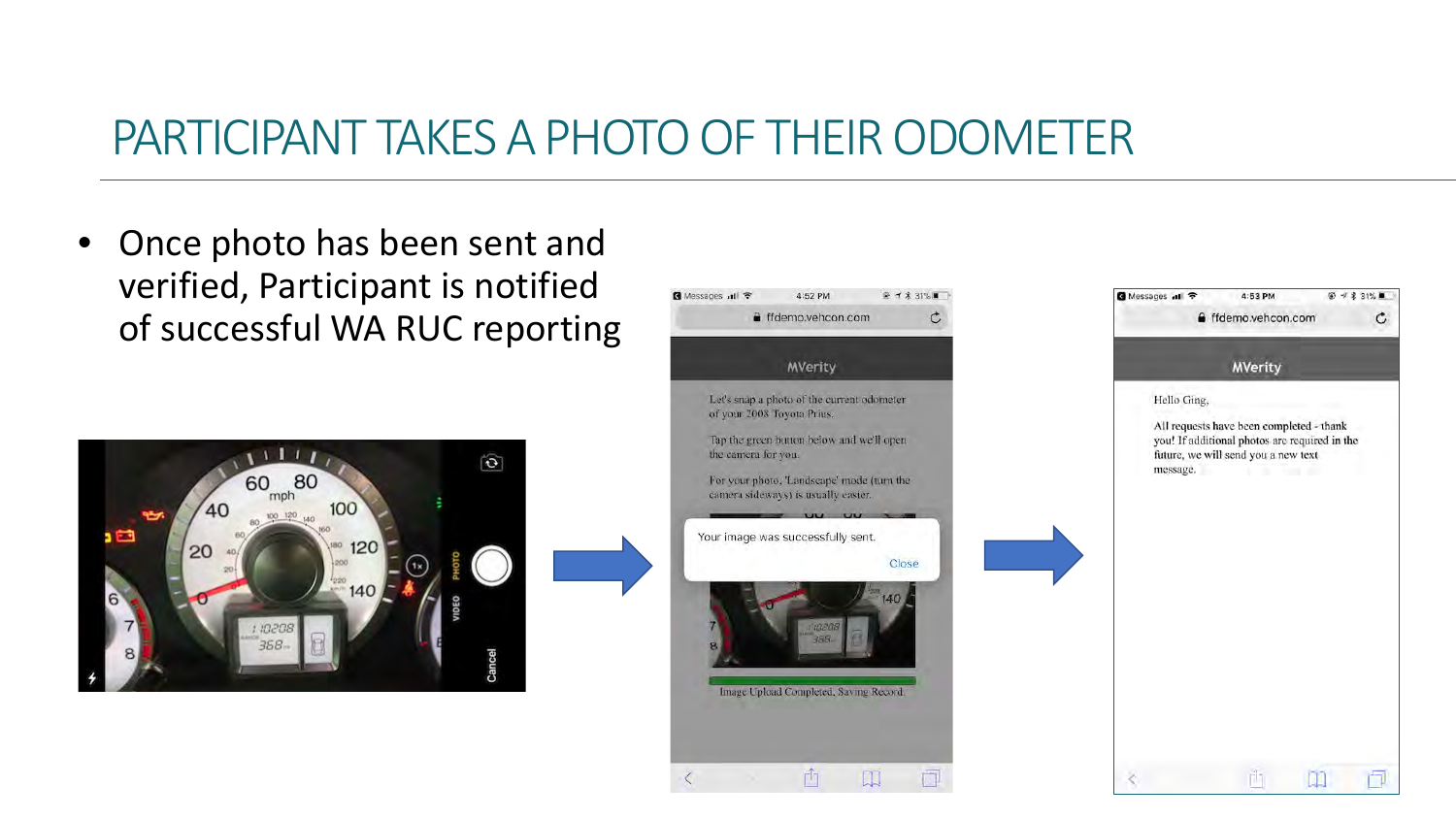## EVALUATION PLAN

Jeff Doyle, Project Manager D'Artagnan Consulting

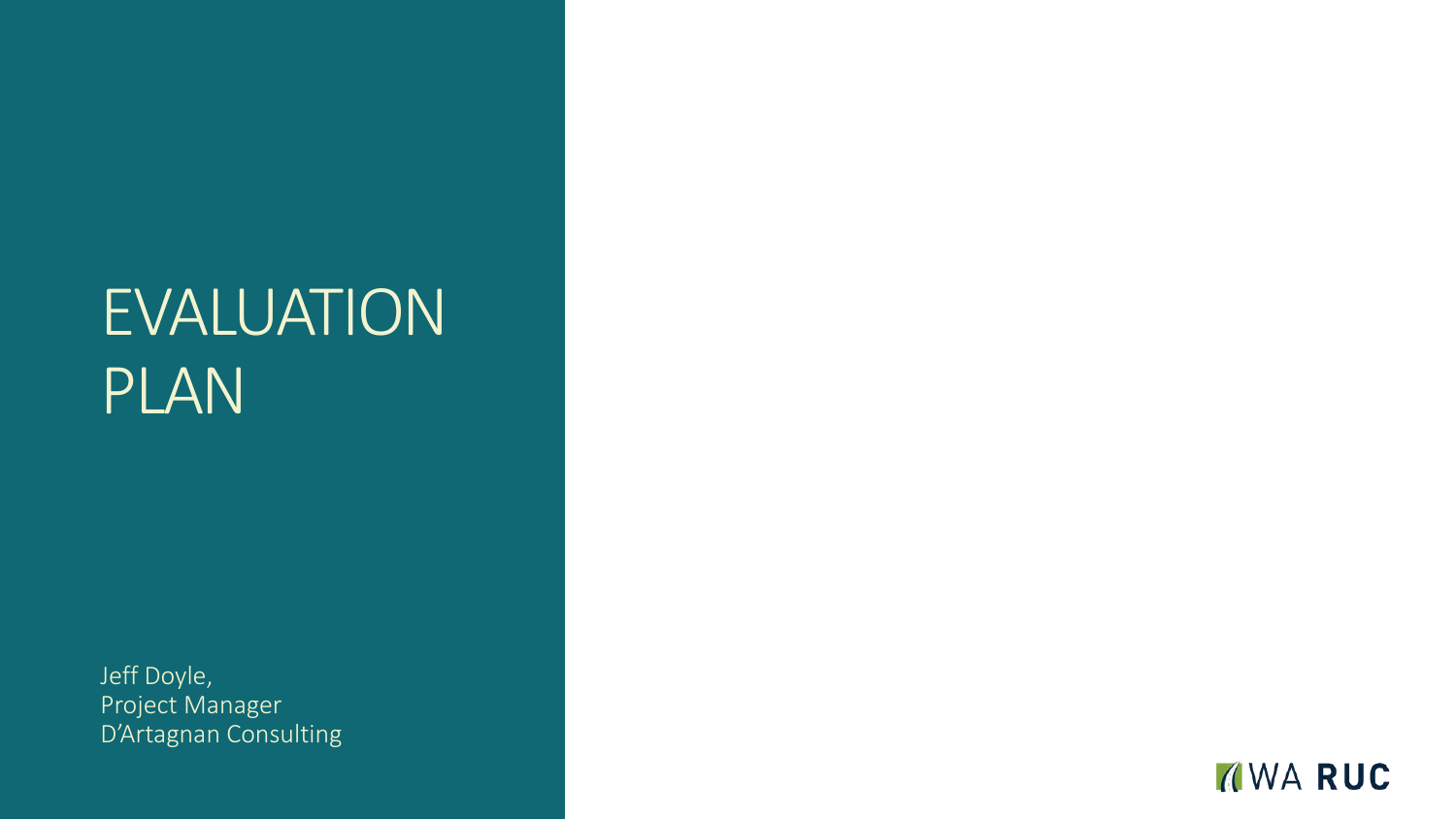#### FINAL EVALUATION METHODS

- 1. Participant Surveys
- 2. Participant Focus Groups
- 3. Participant Case Studies
- 4. Policymaker and Steering Committee Interviews
- 5. Pilot Data Analysis
- 6. Agency Interviews
- 7. Scofflaw Test

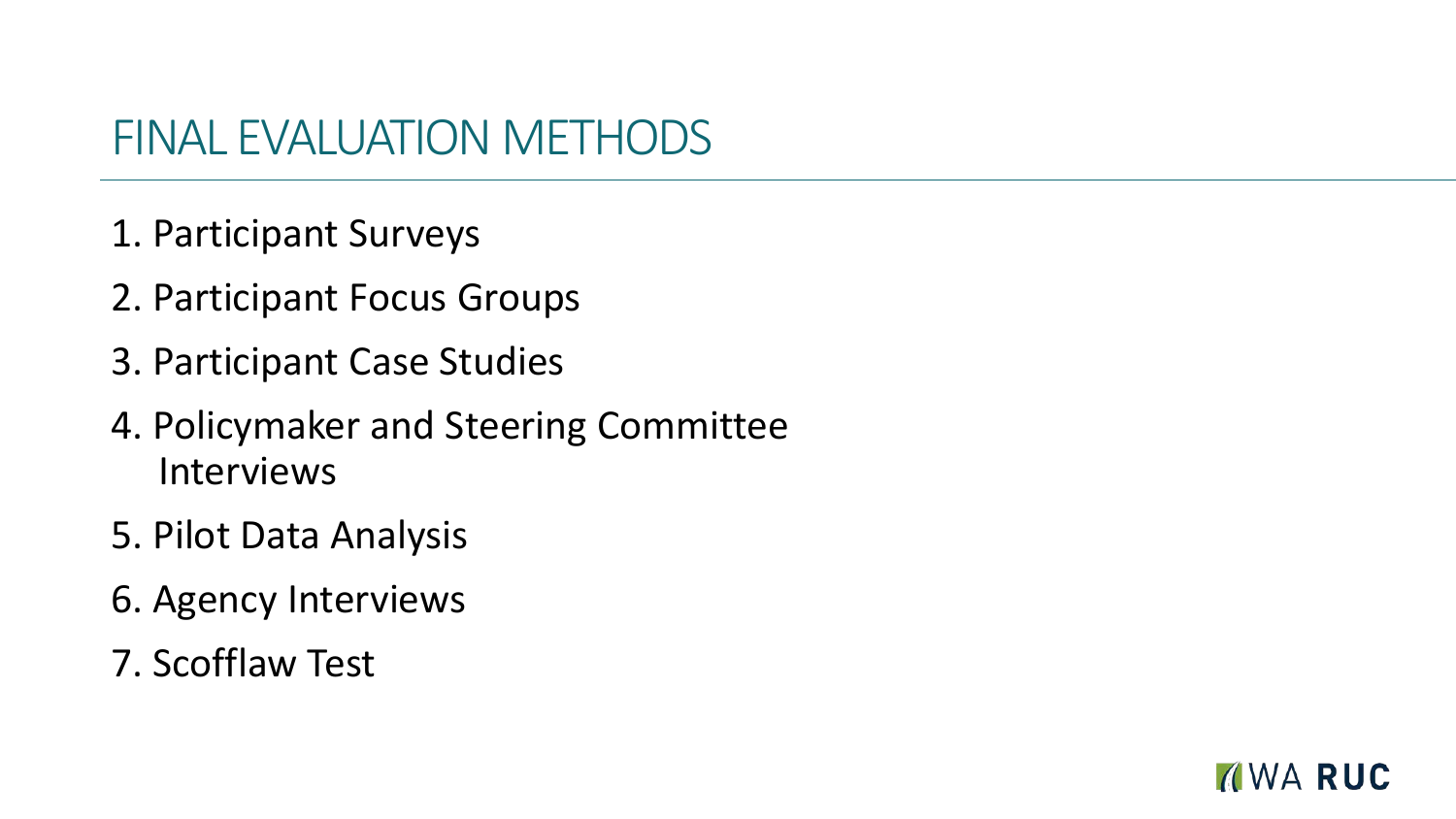#### STATUS UPDATE

- Evaluation Plan has been finalized and shared with the Steering Committee.
- Work underway on the first participant survey to be emailed out following account enrollment.
- Recruiting participants for Case Studies through the newsletter.

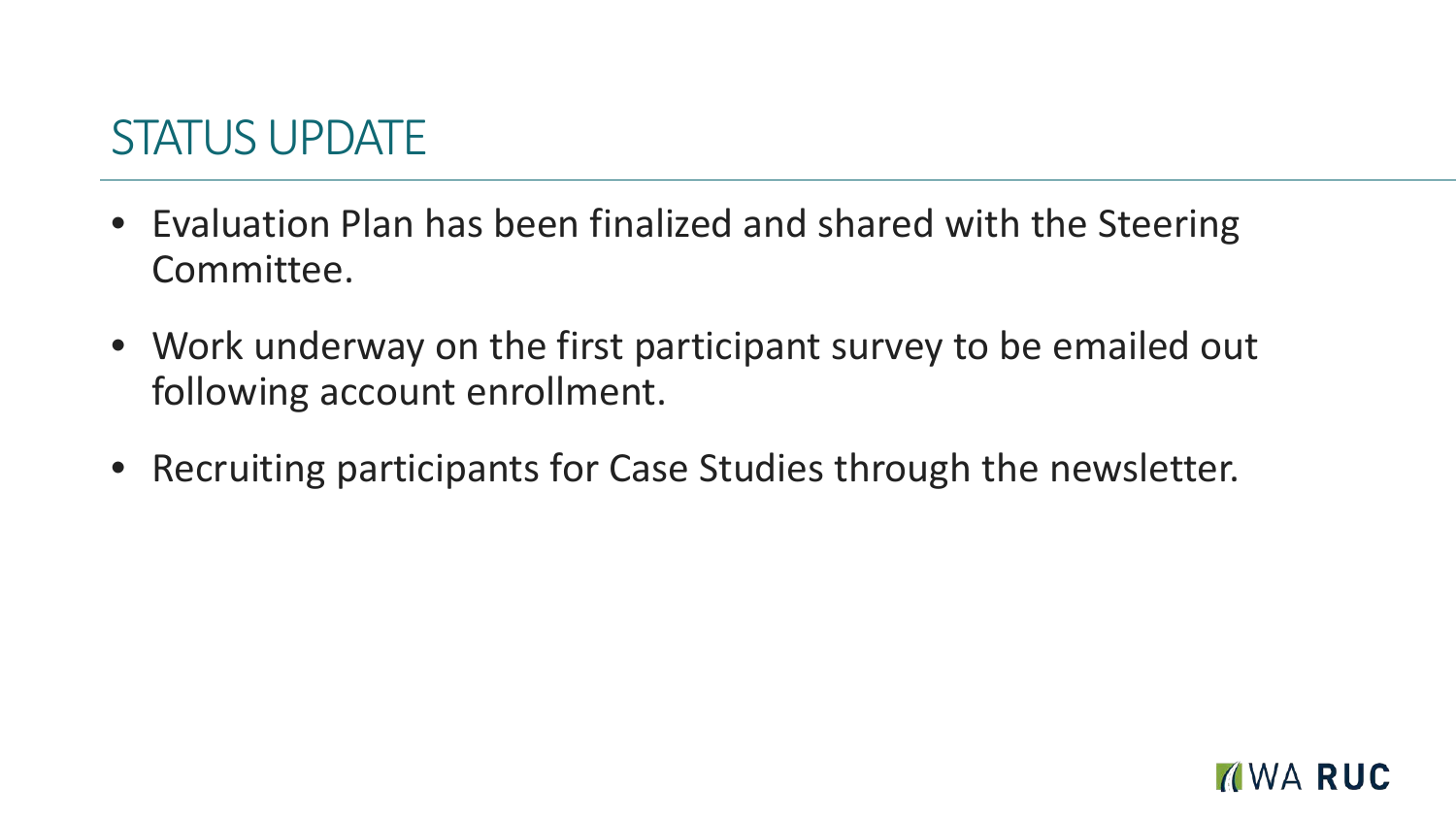PROJECT TIMELINE & UPCOMING **ACTIVITIES** 

Jeff Doyle, Project Manager D'Artagnan Consulting

- **Key milestones and dates**
- **Other notable activities**

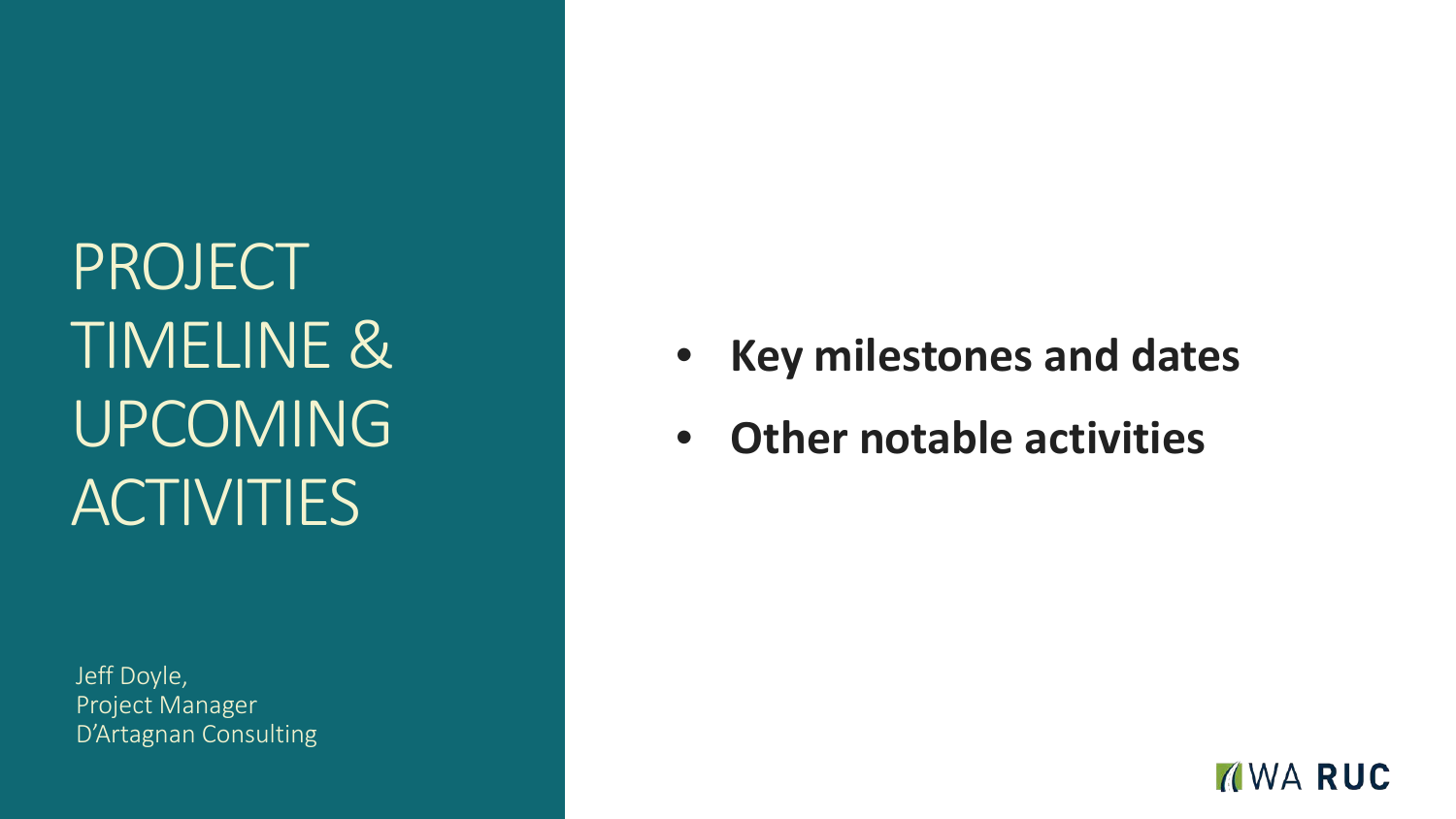#### SNAPSHOT OF PROJECT DELIVERY SCHEDULE



• Broad awareness-building

**NO RUC**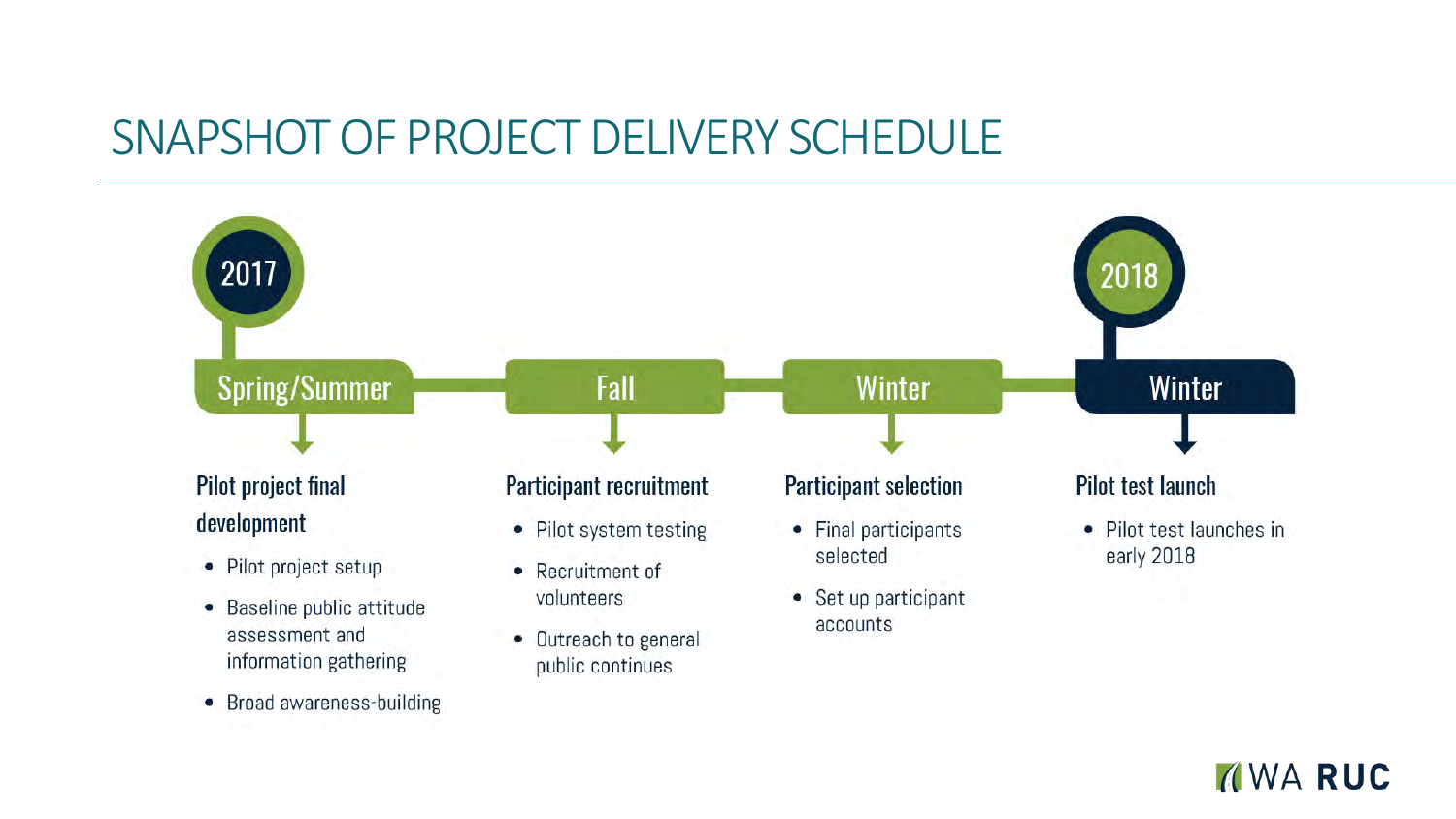#### KEY PROJECT MILESTONES, THROUGH 2017

 Decision by FHWA on Round 2 STSFA Grant Funding – AWARDED -- (funds live pilot, evaluation and reporting)

Web site refresh goes live

 $\checkmark$  Complete participant recruitment

Testing of all devices, account services and customer interface/support

- Provide support for British Columbia and Idaho participants
- Establish network of vehicle licensing offices to provide in-person support for odometer charge and mileage permit

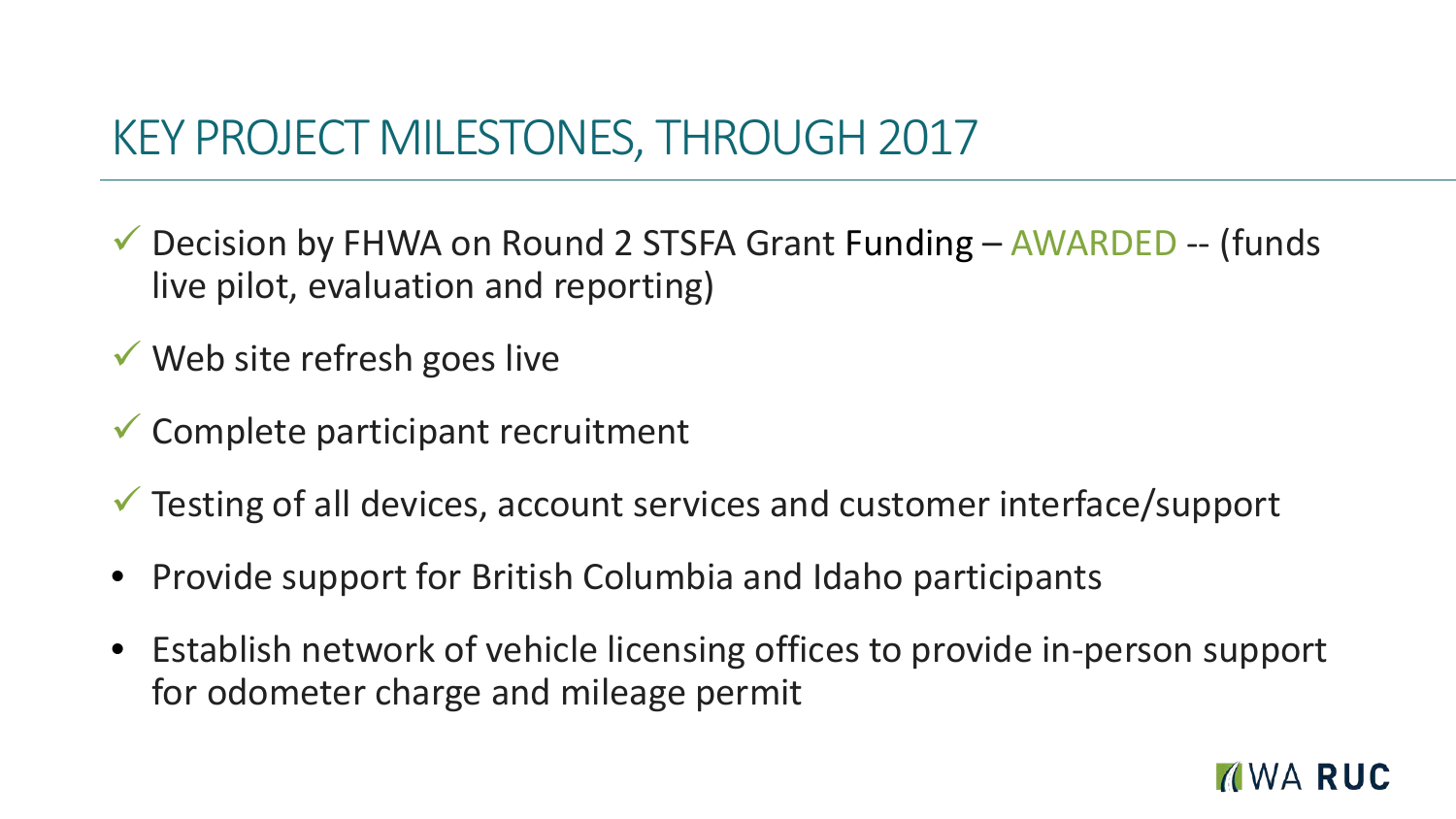#### OTHER NOTABLE ACTIVITIES

- Continued coordination with Oregon DOT to establish parameters for financial interoperability test
- Outreach to stakeholders, responding to media requests
- Organizational design concepts for a future RUC system in Stage 2
- Outlining scope of 18+ policy issues for research and analysis in Stage 2